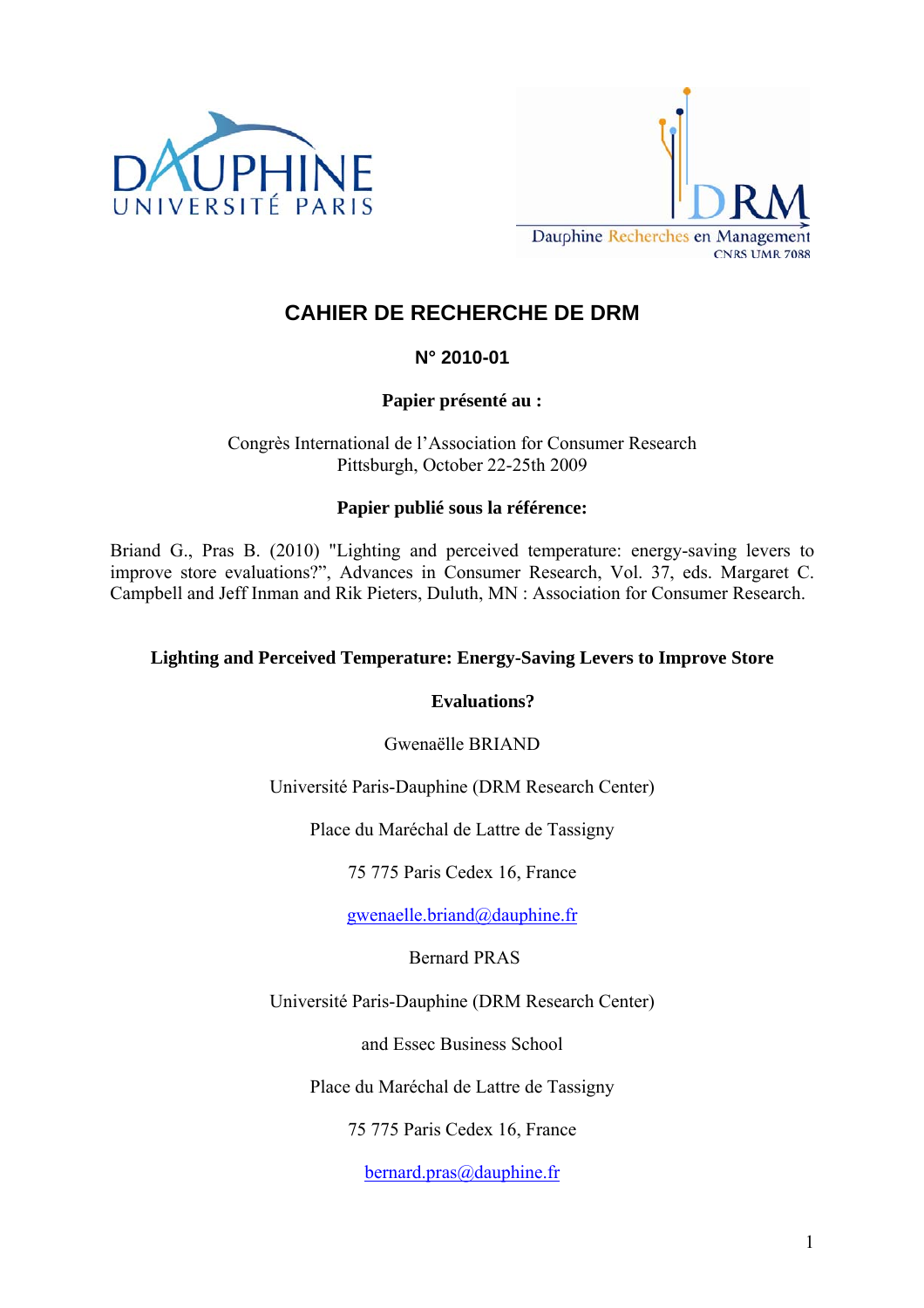## **Abstract**

Light intensity and thermal conditions have energy savings implications. Based on environmental psychology, ergonomics and in-store environment research, this study analyzes the direct and interaction effects of lighting and perceived temperature on store evaluations. Three evaluative dimensions emerged from the factor analysis: stimulation, upmarket positioning and relaxation. A 2 x 2 x 3 experiment (lighting x perceived temperature x retail outlet) shows that lighting and its interaction with perceived temperature influence stimulation and upmarket positioning. Perceived temperature has a direct impact on stimulation. The type of retail outlet (jeans, books, and furniture) affects stimulation, upmarket positioning and relaxation.

**Key words:** Lighting, temperature, store evaluations, energy savings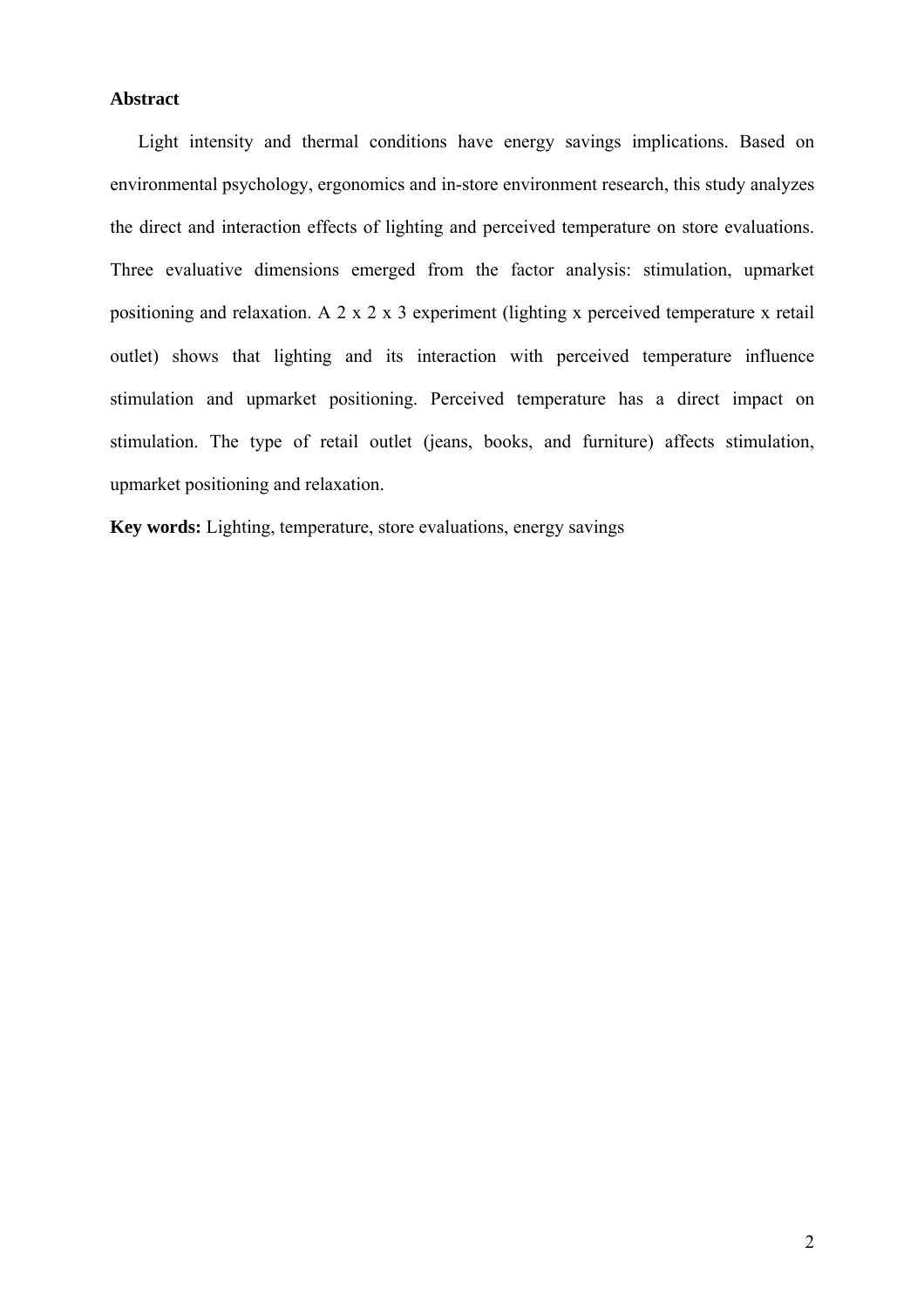# **Lighting and Perceived Temperature: Energy-Saving Levers to Improve Store**

#### **Evaluations?**

Most marketing research studying store environment has focused on variables, such as music, color or scent (e.g., Crowley 1993; Spangenberg, Crowley, and Henderson 1996; Yalch and Spangenberg 2000). Lighting and temperature are said to have a major impact on energy savings and are important variables in this respect<sup>[1](#page-2-0)</sup>. They also affect the individual's emotions and behaviors (Anderson 1989; Lam 1998; Rosenthal 2005) and are considered essential by retailers and experts in sensometry (Petit, Siekierski, and Lageat 2003; Roullet 2006). Yet they are understudied aspects of store environment. The influence of in-store lighting has never been studied in a controlled environment. A few researchers have studied the effect of display lighting (Areni and Kim 1994; Summers and Hebert 2001) and of additional lighting in a specific shelf (Bakini Driss, Ben Lallouna Hafsia, and Zghal 2008) on shopping behavior and the effect of pleasant or unpleasant lighting on shoppers' affective reactions (Lemoine 2002). However, a systematic and controlled analysis of the effect of in-store lighting on consumers' evaluation has not yet been done. Furthermore, no marketing research specialized in atmospheric factors has ever been conducted on either actual or perceived temperature.

Assessing the impact of lighting and temperature stimuli on consumers' store evaluations therefore sounds extremely useful. Stramler, Kleiss and Howell (1983) have shown a

l

<span id="page-2-0"></span><sup>&</sup>lt;sup>1</sup> Retail buildings account for the largest energy costs (over \$20 billion each year - Source, EIA, CBECS 2003) of commercial buildings in the US, and management's desire to save energy and reduce energy expenses is more and more frequent. Energy efficiency measures are adopted with the help of the Environmental Protection Agency. Moreover, the Energy Independence and Security Act of 2007 focused on energy savings implications of compact fluorescent lights and, actually, will ban the sales of most current incandescent light bulbs by 2014. Assessing the impact of lighting and temperature on store perceptions is of paramount importance.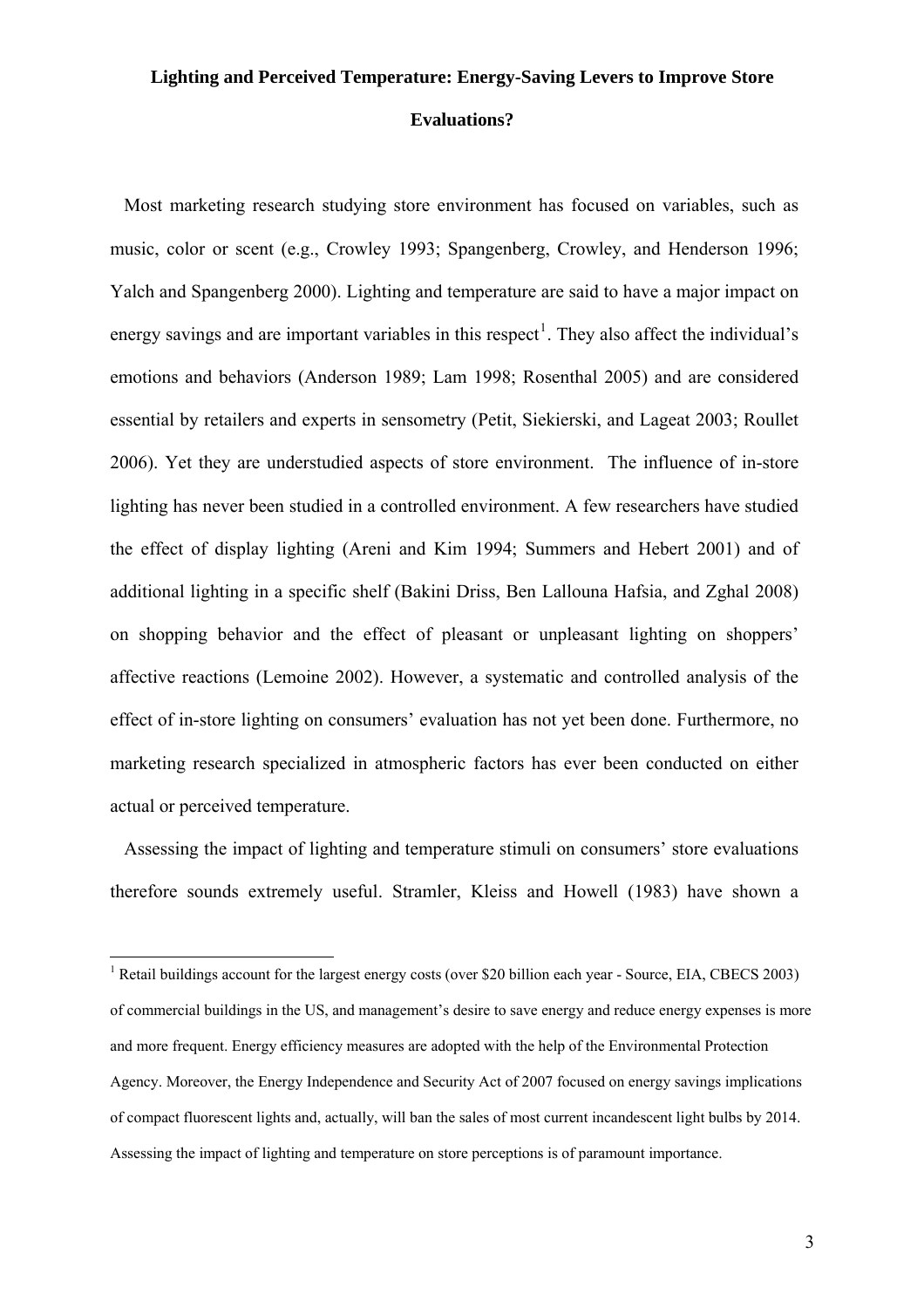significant effect of purported temperature increase on perceived comfort, even when the actual temperature is not changed. This means that non-physical factors can play a role in the perception of thermal comfort. Implications for energy savings and in-store atmosphere perception are real. Perceived temperature may affect consumer's sensation of comfort while shopping as well as the actual temperature. According to specialists, an actual 1.8°F decrease, from 68°F ([2](#page-3-0)0°C) to 66.2°F (19°C) results in energy savings of 7%. Experts<sup>2</sup> in lighting and temperature also suggest that lighting can enhance a store image while temperature can affect consumer's sensation of comfort while shopping. The aim of our research is to highlight the direct and interaction effects of perceived temperature and lighting on consumers' store evaluations. It focuses on the following questions: To what extent do lighting and perceived temperature affect individuals' evaluations and behavior, considering prior ergonomic or psychological results? To what extent can these results be extended to consumers' perception of store environment and store positioning? Consequently, we introduce some propositions and study the influence of two lighting and two perceived temperature levels in three types of retail outlets (clothing, books, furniture) on the individual's evaluations of store environment and store positioning.

### **CONCEPTUAL FRAMEWORK**

First of all, this research is based on environmental psychology applied to a retail store context (Donovan and Rossiter 1982; Spangenberg et al. 1996). Stimuli (S) influence the internal evaluations of the environment (O) which in turn influence the consumer in-store behavior. The internal evaluations of the environment can have affective or stimulating dimensions as well as a positioning dimension (for example perceived quality of the goods,

<span id="page-3-0"></span> $\frac{1}{2}$ <sup>2</sup> Working group: "Lighting and energy saving", Popai France, Paris, October 2008 and Conference: "Light" and health", EDF (Electricité de France) and AFE (Lighting French Association), Paris, January 2009.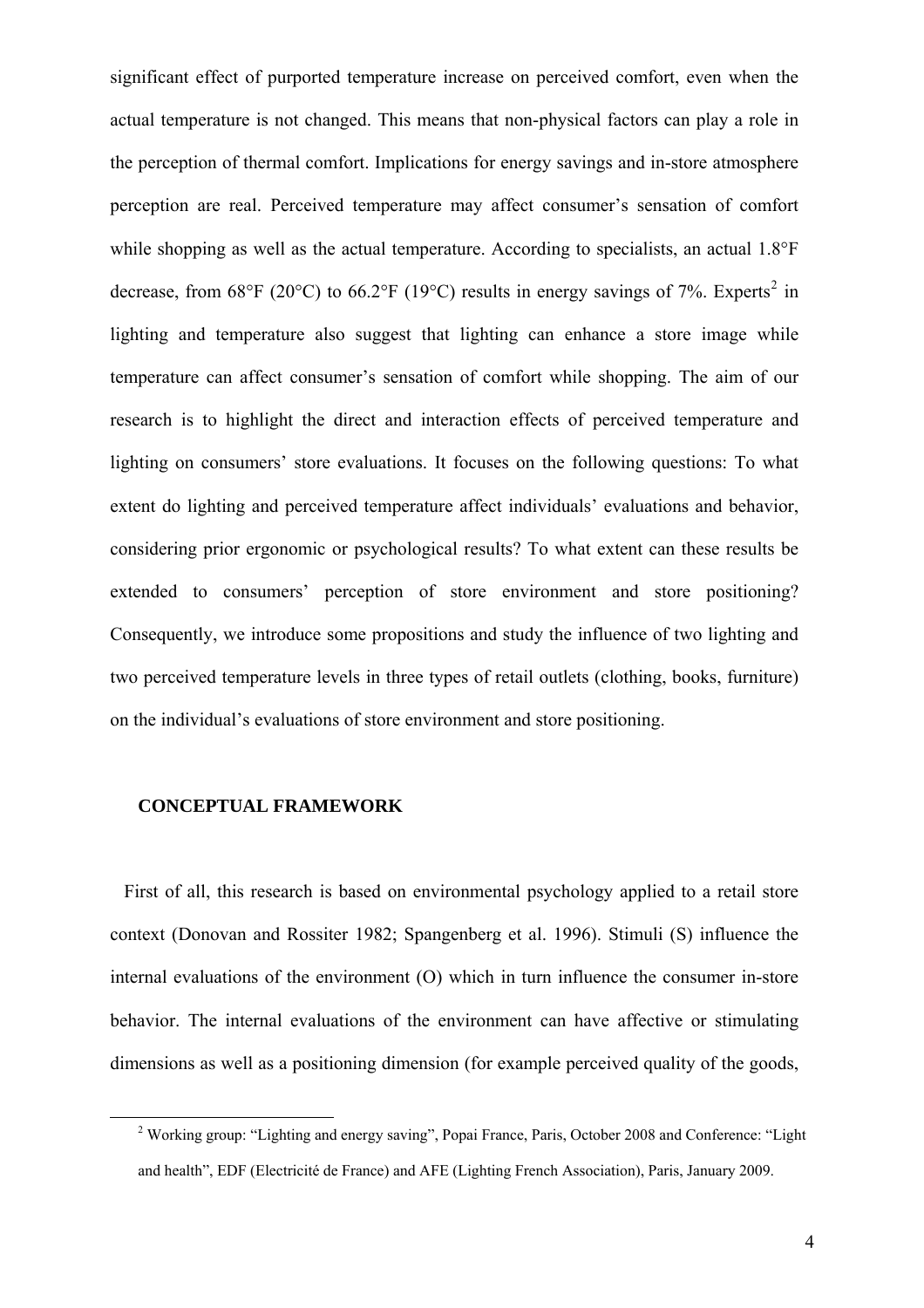upmarket store). The consumer behavioral responses (R) can be approach or avoidance responses. Many articles in marketing have focused on the behavioral responses (R) consecutive to various stimuli such as color or music (S) (Bitner 1992; Yalch and Spangenberg 1990). We study here less or never studied relevant stimuli, that are lighting and temperature such as suggested by Bitner (1992), and their potential influence on store evaluation (affective, stimulative or positioning perceptions). The positioning relates to perceptions, and the beliefs one has of a product or a store environment, and of a categorization of the store mentally (Bitner 1992). It should also be mentioned that Spangenberg et al. (1996) or Bitner (1992) propositions are an adaptation of Mehrabian and Russell's model (1974) to the store atmosphere context. Among PAD (Pleasure, Arousal and Dominance) dimensions of Mehrabian and Russell's model, Bitner (1992) as well as Spangenberg et al. (1996) do not retain the dominance dimension<sup>[3](#page-4-0)</sup> in a store context. This is consistent with Donovan and Rossiter (1982) research findings and Russell and Pratt (1980) recommendations.

Second of all, this research is also grounded in the lighting and temperature literature in environmental and applied psychology, and ergonomics. This leads to some propositions in a store evaluation context, further analyzed through an experiment.

## **Lighting[4](#page-4-1)**

Research in different scientific fields has revealed the various effects of light on individuals. Psychiatric and medical research have demonstrated that light illuminance modulates circadian rhythm (and specifically hormonal cycles) leading to a succession of stimulating (arousal and activation) and relaxing (detente and sleepy) periods (Lam 1998; Rosenthal 2005). Clinical psychology has suggested an increasing cardiovascular activity

<span id="page-4-0"></span><sup>&</sup>lt;sup>3</sup> Dominance "is based on the extent to which he (an individual) feels unrestricted or free to act in a variety of ways" (Russell and Mehrabian, 1974: 19).

<span id="page-4-1"></span><sup>&</sup>lt;sup>4</sup> Low level of lighting is associated to soft lighting and high level of lighting to bright light. For color temperature, a warm light is associated to red light and cool light is associated to white or blue light.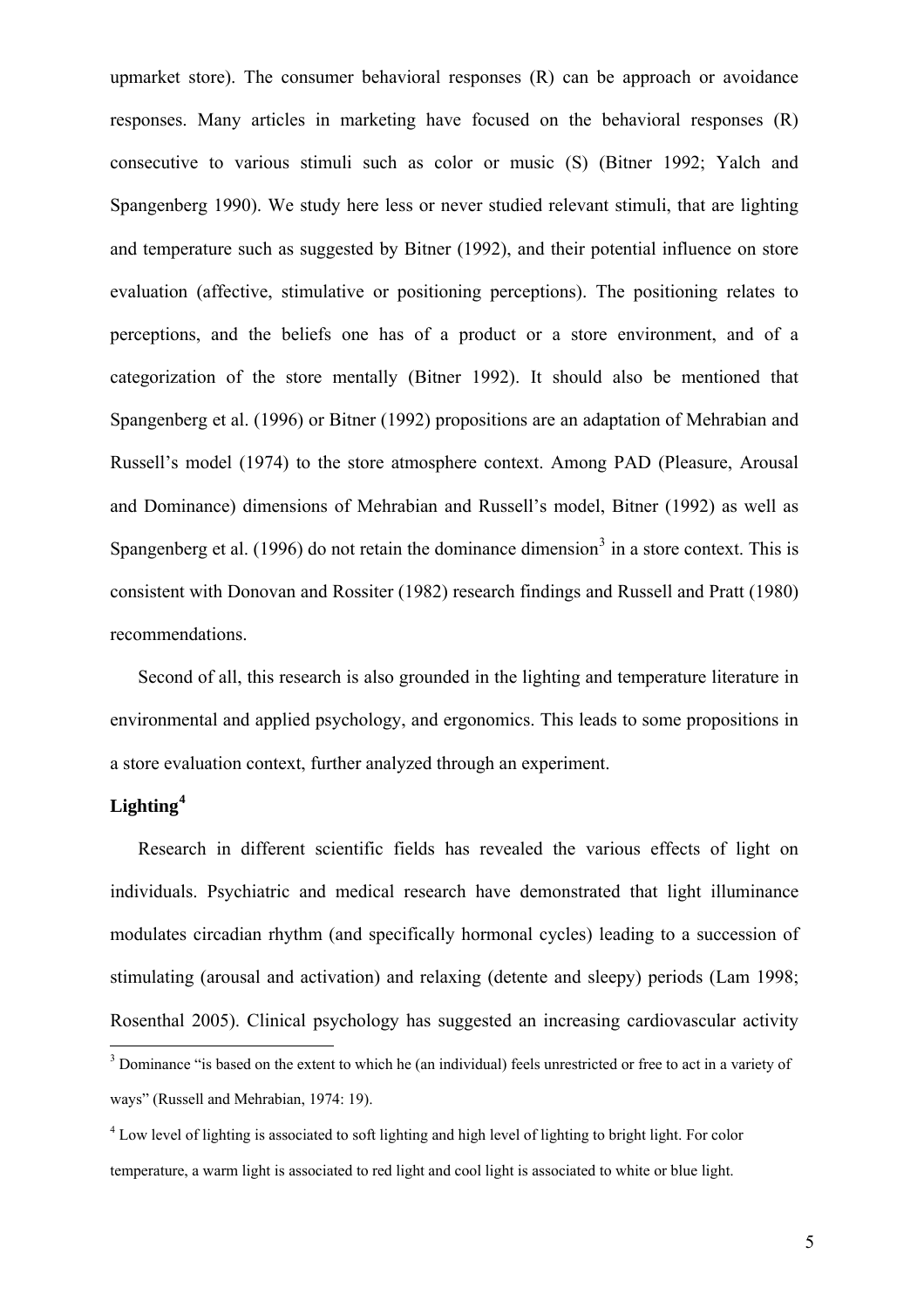and a stimulation of physiological arousal (Kumari and Venkatramaiah 1974). Research in marketing has also demonstrated an effect of light on in-store behavior. Supplemental lighting or bright light influences the number of items examined and handled and the time spent in stores or display (Areni and Kim 1994; Summers and Hebert 2001). Therefore, bright light can be expected to positively affect the stimulative dimension<sup>[5](#page-5-0)</sup> of store perception.

**P. 1:** Within normal levels, increasing the lighting's brightness has a positive influence on the stimulative perception of a store environment.

Biological effects of lighting on humans (Lam 1998; Rosenthal 2005) induce psychological responses (cognitive, aesthetic and emotional). According to ergonomic studies, a bright light and a cool light color temperature are more associated with comfort and spaciousness (Manav 2007). In addition, order perception is also achieved with bright light in conditions of wall washing (Durak et al. 2007), the wall washing being a diffuse lighting on the wall. Comfort, spaciousness, and order perceptions will be called here upmarket store perceptions.

**P. 2:** Within normal levels, increasing the lighting's brightness has a positive influence on upmarket store perception.

However, brightness by itself does not seem to have an influence on relaxation. Subjects have reported more positive affect (Baron 1990), feelings of relaxation and intimacy (Carr and Dabbs 1974; Durak et al. 2007) in conditions of low lighting. Manav (2007) has pointed out that a warm light (2700 K) leads to the impression of a relaxing atmosphere. But a feeling of relaxation can also be reported in conditions of wall-washing (Manav and Yener 1999), uplighting (Manav and Yener 1999: 43–47) and cove lighting (Durak et al. 2007), under different lightings' brightness conditions.

l

<span id="page-5-0"></span> $<sup>5</sup>$  The stimulative dimension corresponds to "excitement" such as defined by Russell and Pratt's (1980), as</sup> meaning the combination of arousing and pleasant.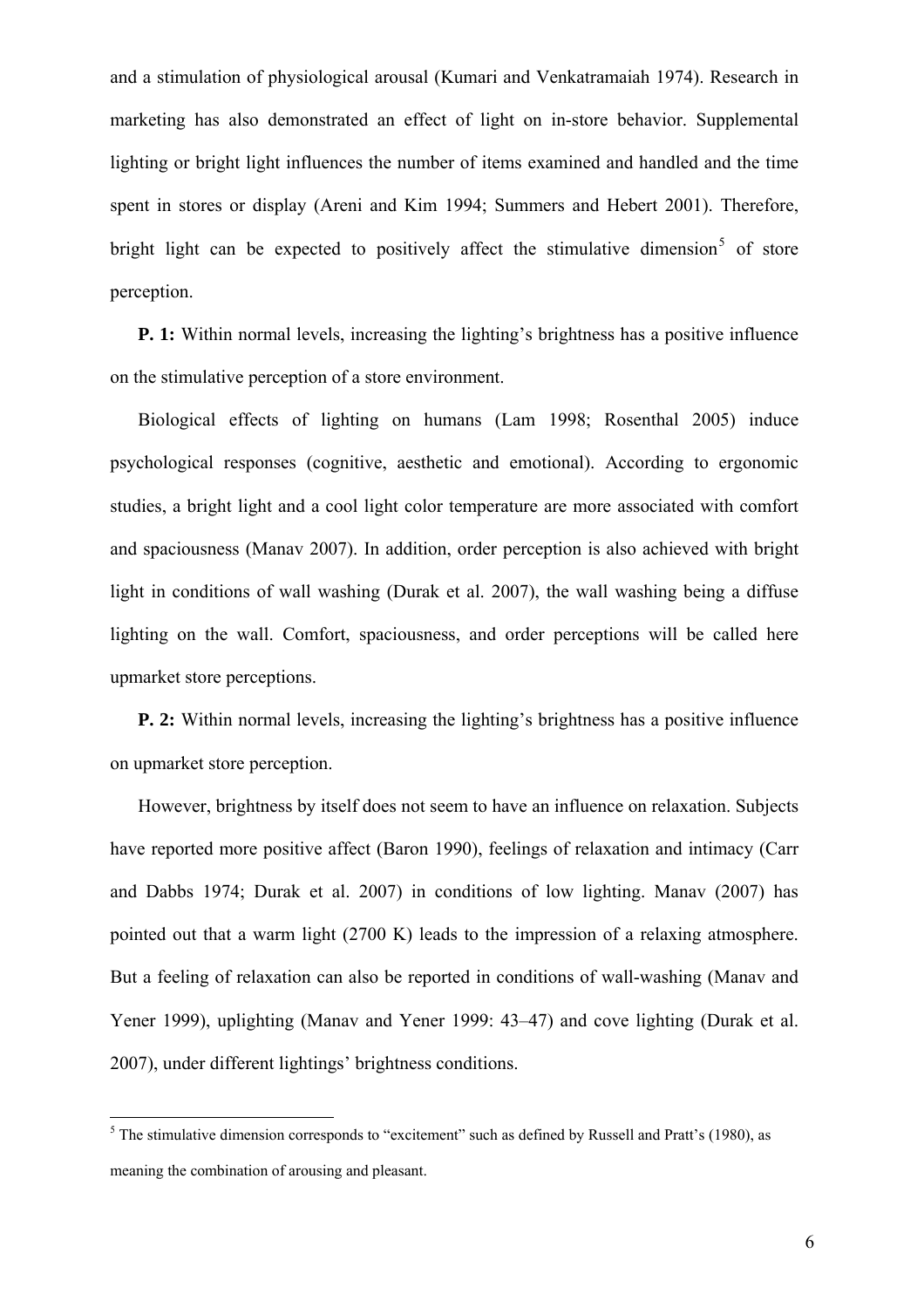**P. 3:** Within normal levels, decreasing the lighting's brightness has a positive influence on intimacy, but not necessarily on relaxation.

Finally, the preferred lighting level has been associated with the social situation and the type of activities (Biner et al. 1989). Moreover, Summers and Hebert (2001) have demonstrated an interaction effect between lighting and display. According to the retail merchandising perspective, it seems to be necessary to match the lighting to the retail objectives and characteristics.

**P. 4:** There is an interaction effect of lighting conditions x types of retail outlets upon the evaluations of the stores.

## **Temperature**

A social psychology research has reported an affective impact of temperature on individuals. Aggressive behavior and riots, negative affects and antisocial behavior in a crowded situation (Anderson 1989; Griffitt and Veitch 1971) increase as the temperature increases. The negative affect also grows as temperature dips  $( $62^{\circ}$ F: Bell and Baron$ 1977). This suggests that a "range of comfort" exists and that a negative affective state could be attributed to hot or cold temperatures (Baker and Cameron 1996). "Range of comfort" can be assimilated to "thermal comfort" that is the "condition of mind which expresses satisfaction with the thermal environment and is assessed by subjective evaluation" (Rohles 2007, 14). It seems to be impossible to define an optimal temperature level for all individuals, but Fanger (1970) has developed the Predicted Mean Vote (PMV) model with the Predicted Percentage Dissatisfied, used to predict the thermal sensations of a large group of people. The thermal comfort and PMV depend on the activity level and clothing worn by individuals, along with thermal conditions. Indoor thermal comfort perception ranges from 68°F to 74°F, extended to 66°F with warm clothing and 78°F with light clothing, for a low activity level. Stramler et al. (1983) have shown that individuals responded comparably, in terms of perceived comfort shifts, to actual and purported rises of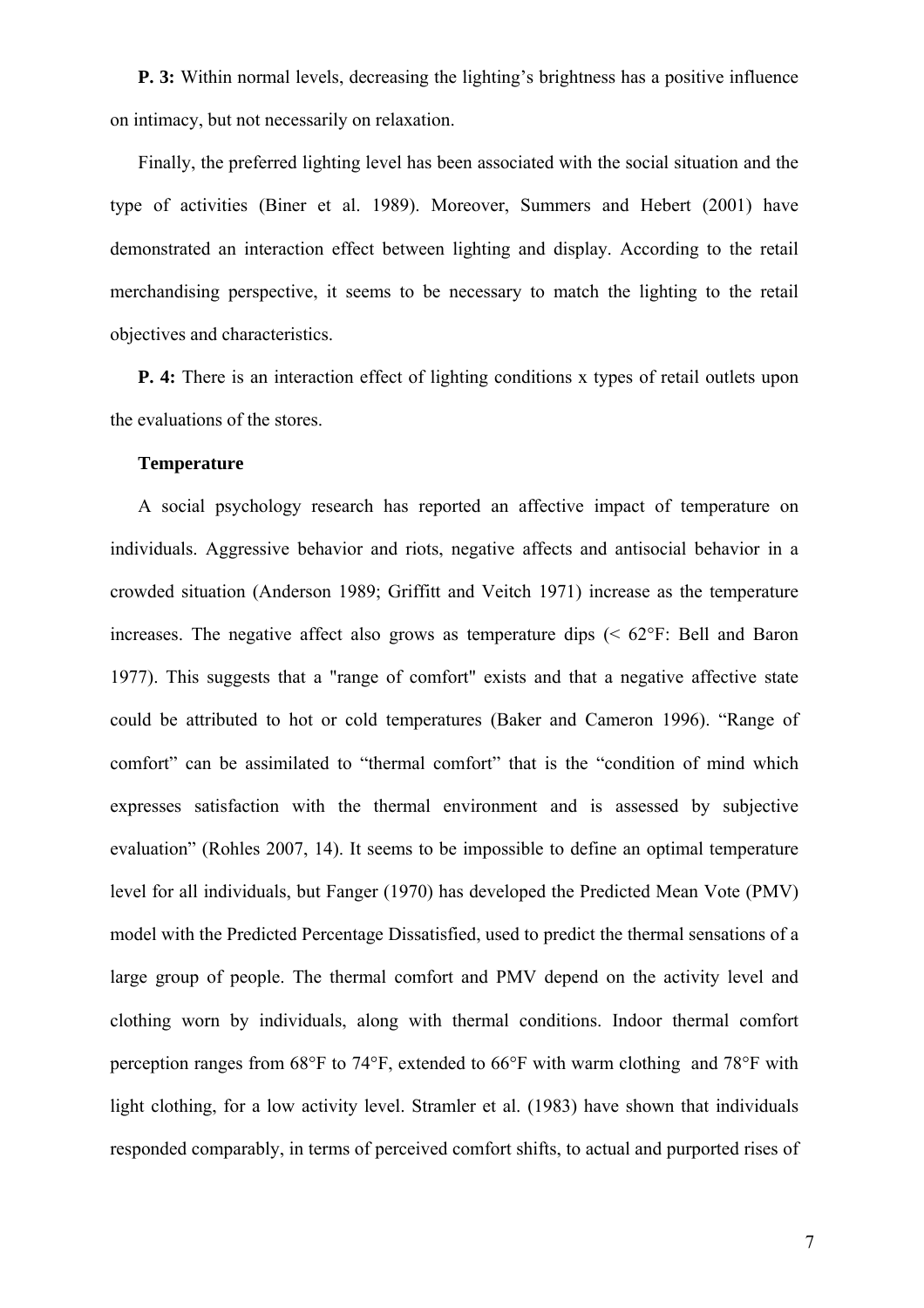temperature. This is consistent with Rohles and Kerulis' technical report $6$  in which subjects had similar distributions of comfort and thermal sensation votes when they were shown a specific temperature reading (74°F), whether the actual temperature was actually 74°F or in a "68°F-72°F" range. The perceived temperature can therefore be manipulated.

A research in the United Kingdom (Humphreys and Hancock 2007) has used ASHRAE Scale, based on Fanger research (1970). It has demonstrated that most individuals (for a low activity) preferred to experience a "slightly warm" or "warm" rather than "neutral" or "cool" sensation, whatever the seasonal period<sup>[7](#page-7-1)</sup>. This suggests that for a low level of shopping activity in a store environment, and within the "comfort range", the store evaluation is positively correlated to a moderately high perceived level of temperature rather than to a moderately low perceived level of temperature.

**P. 5:** Within the comfort range, a high perceived temperature is preferred by consumers and associated to better store evaluations than a relatively low perceived temperature.

Finally, Rohles' ergonomic research (1980) has suggested that temperature is perceived as warmer in decorated and very furnished room than in an empty space, while both spaces are at the same temperature level.

**P. 6:** The perceived temperature will be lower in a relatively empty space than in a more furnished space.

**P. 7:** There is an interaction effect of perceived temperature x type of retail outlet (more or less furnished) upon store evaluations.

## **Main effects of lighting versus temperature and interaction effects**

Baker and Cameron's (1996) conceptual framework suggests the possibility to study a wide range of environmental factors (such as temperature and lighting) and their influence

<span id="page-7-1"></span><span id="page-7-0"></span><sup>6</sup> Technical report, reported by Stramler, Kleiss and Howell (1983:187).

<sup>&</sup>lt;sup>7</sup> ASHRAE Scale measures the subjective thermal sensation, that is to say the subjective point of view about the personal thermal sensation instead of the temperature of the atmosphere.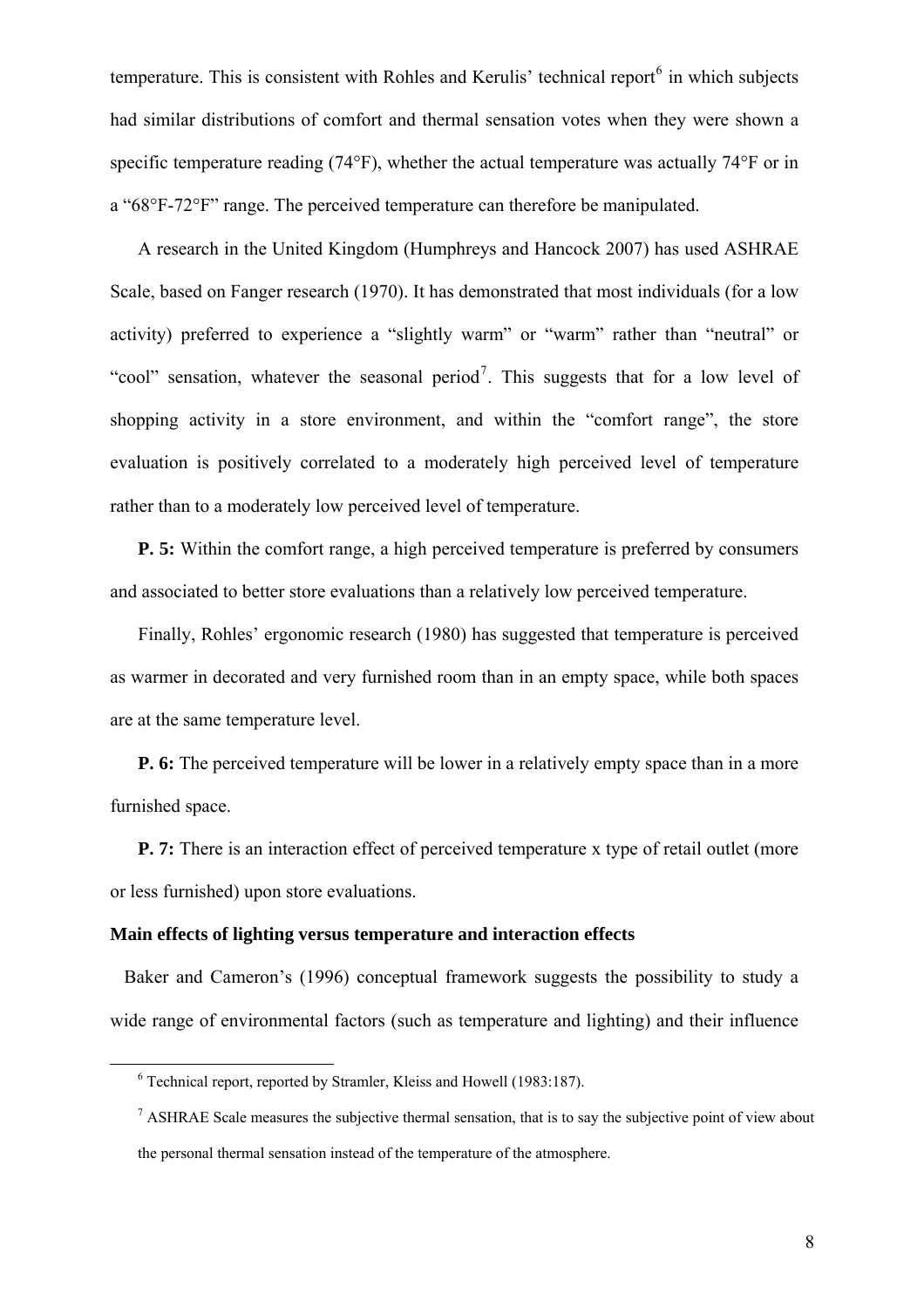on affect and the perception of waiting time. Analyzing main and interaction effects of temperature and lighting does seem necessary to explore and understand a "polysensory person".

 Indeed, perception will give priority to the "best" sensory modality for the task at hand (Guttman 2005, 228). Perception gives precedence to vision for spatial judgments (Welch 1999). In case of divided attention with various sensory modalities, Schifferstein and Desmet (2007) suggest that, under conditions of normal vision, the information provided by vision attracts the majority of attention, which is in line with claims from previous research. It can be inferred from these findings that, within normal conditions, lighting will take precedence over temperature in store evaluation.

**P. 8:** The positioning evaluation of a store will be more influenced by lighting than by perceived temperature.

**P. 9:** There is an interaction effect of "lighting x perceived temperature" upon store evaluations.

#### **METHOD**

We used a 2 (lighting) X 2 (perceived temperature) X 3 (types of retail outlets) factorial design experiment, based on digitally manipulated pictures in order to create the desired lighting and perceived temperature conditions. The lighting conditions (bright vs. soft), the perceived temperature (low vs. high within the comfort range) and the types of retail outlets (jeans, books and furniture) are presented below as well as the experiment.

## **Lighting Conditions**

Actually, in physics, light is a form of energy known as electromagnetic radiation that may be perceived by the normal unaided human eyes. Light illuminance level (brightness vs. softness) can be associated to a CCT (Correlated Color Temperature that is a cool or a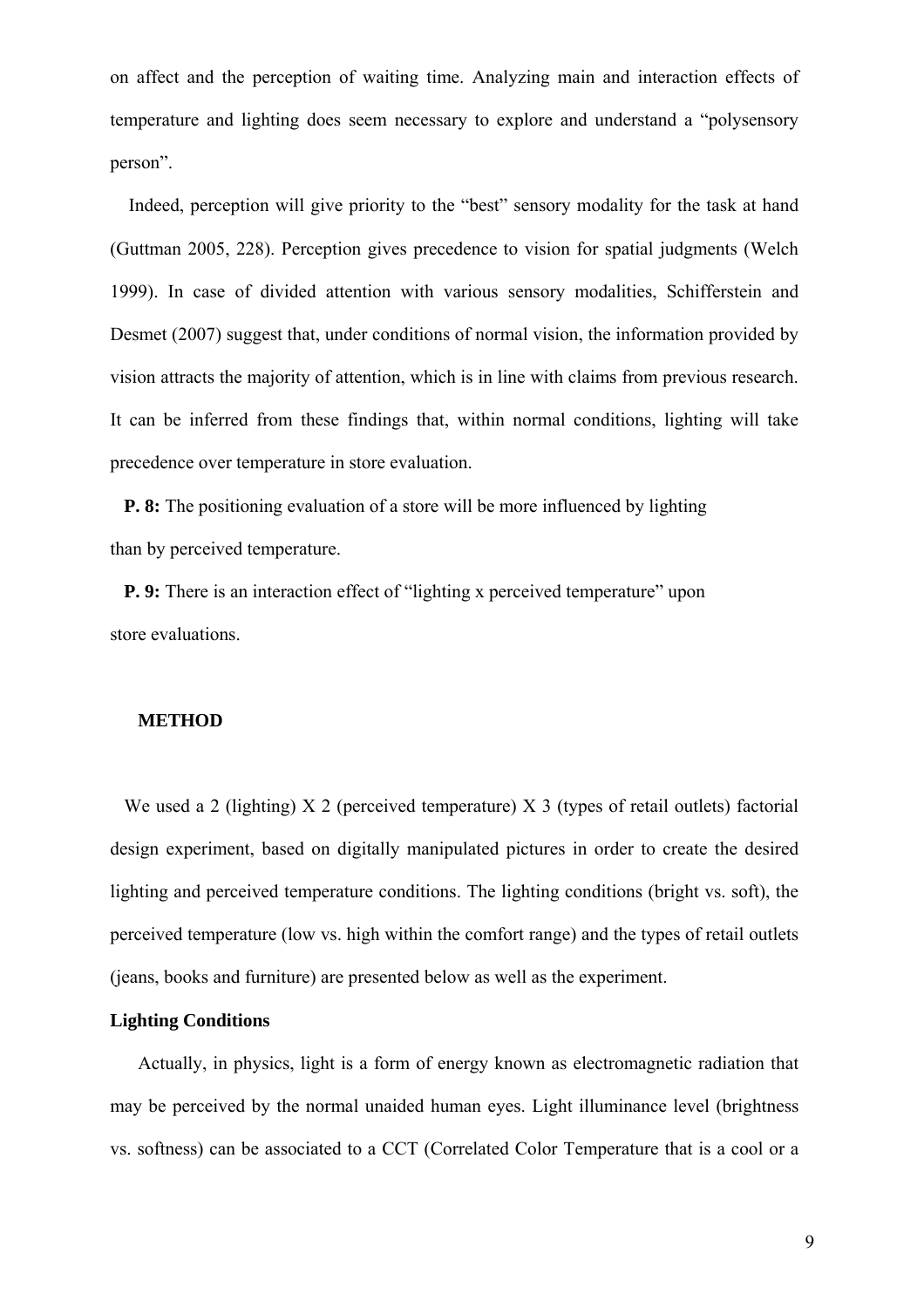warm color temperature)<sup>[8](#page-9-0)</sup>. CCT describes the ambiance that a lamp provides, i.e. how "warm" or "cool" the light makes a room be perceived $\alpha$ <sup>[9](#page-9-1)</sup>. According to experts and following the famous Kruithof (1941) curve<sup>[10](#page-9-2)</sup>, the preferred combination of illuminance level (Bright) vs*.* soft) and correlated color temperature (CCT: Cool vs*.* warm) are "bright and cool lighting" on the one hand and the "soft and warm lighting" on the other hand. On the contrary, two combinations are considered to be unpleasant: "Bright and warm lighting" has been claimed to create a colorful and artificial environment, while "Soft and cool lighting" has been considered to create a drab and cold environment. Therefore, from a managerial point of view, this research focuses on pleasing perceptions of lighting that could entail a positive evaluation of an environment and in turn entail an approach behavior: "bright and cool lighting" for bright light and "soft and warm lighting" for soft light.<sup>[11](#page-9-3)</sup>

### **Perceived Temperature and Types of Retail Outlets**

As underlined above, we focus on the range of comfort for light and perceived temperature. The critical point is to present visual clues corresponding to different perceived temperature levels. As already indicated, previous research has shown that actual temperature changes within the range of comfort had an impact upon thermal sensations similar to that of identical purported temperature changes (Stramler et al. 1983). Temperature changes of 4-5°F (2.3°C-3.3°C) represent a substantial change in the comfortresponse distribution according to well-established norms.

As the comfort level depends on the activity level and the clothing, we used pictures representing a female teenager standing in front of the display, therefore with a low activity.

<span id="page-9-1"></span><span id="page-9-0"></span><sup>8</sup> <sup>8</sup> Light illuminance is expressed in lux and color temperature is measured in Kelvin.

<sup>9</sup> [www.osram.com](http://www.osram.com/)

<span id="page-9-2"></span> $10$  Kruithof curve (1941) relates the illuminance and color temperature of visually pleasing light sources.

<span id="page-9-3"></span> $11$  Ambient fluorescent tubes lighting in retail stores is commonly Bright cool lighting. The Energy Bill

<sup>(2007)</sup> bans the incandescent light bulbs by 2014, which are to be replaced by energy savings bulbs. These bulbs can be used for accent light in retail stores, and can possibly be bright or soft, and warm or cool.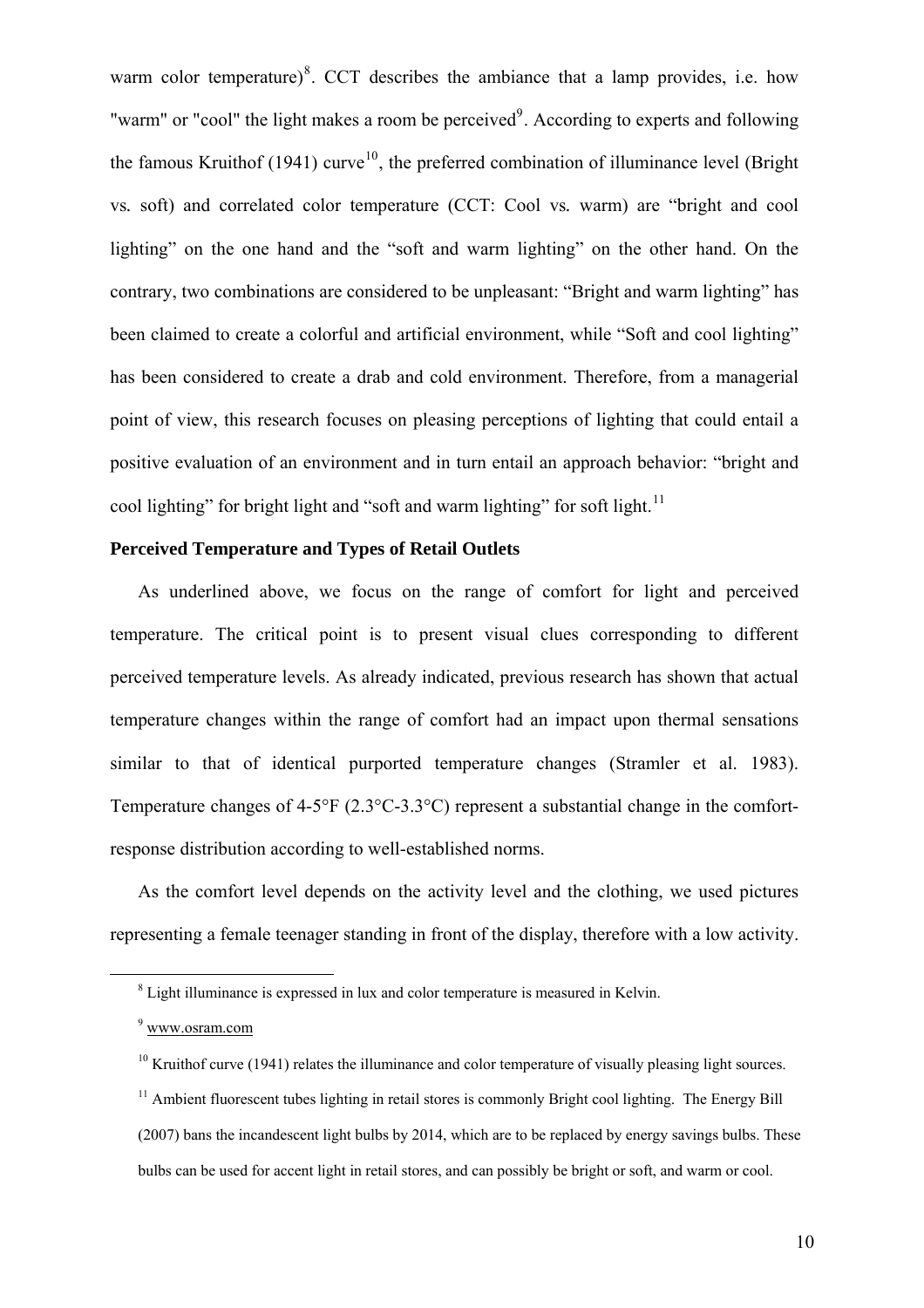On these pictures, we implemented two temperature levels by changing teenager's clothes: light clothing for warm conditions and a coat for cool conditions. A manipulation check over 180 individuals reveals significant differences in perceived temperature changes, going from  $4^{\circ}F$  (2.3 $^{\circ}C$ ) for furniture store to  $6^{\circ}F$  (3.3 $^{\circ}C$ ) for jeans and bookstore. The average perceived temperatures range from 66°F in the cool conditions to 72.5°F in the warm conditions $^{12}$  $^{12}$  $^{12}$ .

The shopping behavior was perfectly similar in the two lighting conditions ("bright and cool light" and "soft and warm" light) and the three different stores. Pictures got retouched by a professional photographer using Photoshop to create the two lighting conditions. In each store represented on pictures, no brand or no corporate name appeared. Three types of retail outlet were selected according to literature and experts' advice. Besides, each type of retail outlet is expected to allow a homogeneous store environment from one display to another inside the specific store, as compared to supermarkets which are composed of heterogeneous store environments.

#### **Experiment Implementation, Subjects and Questionnaire**

*Experiment and Subjects.* The sample consisted of 115 French "MS in Management" students in Paris, France. A within-subjects experiment was conducted in June and resulted in 12 combinations of temperature, lighting and store. The same room, with the same temperature level and the same light illuminance level, was used during the whole experiment, and the weather remained constant. We constructed four sets of three combinations with three retail outlets<sup>[13](#page-10-1)</sup> that we replicated in order to have eight sets (twice the same four sets x three combinations). The experiment was administered by the same

<span id="page-10-1"></span><span id="page-10-0"></span> $12$  A manipulation check was necessary since we used pictures (visual stimuli) to simulate temperature levels. <sup>13</sup> Mixing the modalities and the order (with Jeans (S1), Books (S2), Furniture (S3), Bright light (L1), Soft light  $(L2)$ , Cool temperature  $(T1)$ , Warm temperature  $(T2)$ ), the 4 basic sets were: Set 1 (S1L1T1/S2L1T2/S3L2T2); Set 2 (S2L2T2/S3L1T1/S1L2T1); Set 3 (S3L2T1/S1L1T2/S2L1T1); Set 4 (S2L2T1/S1L2T2/S3L1T2).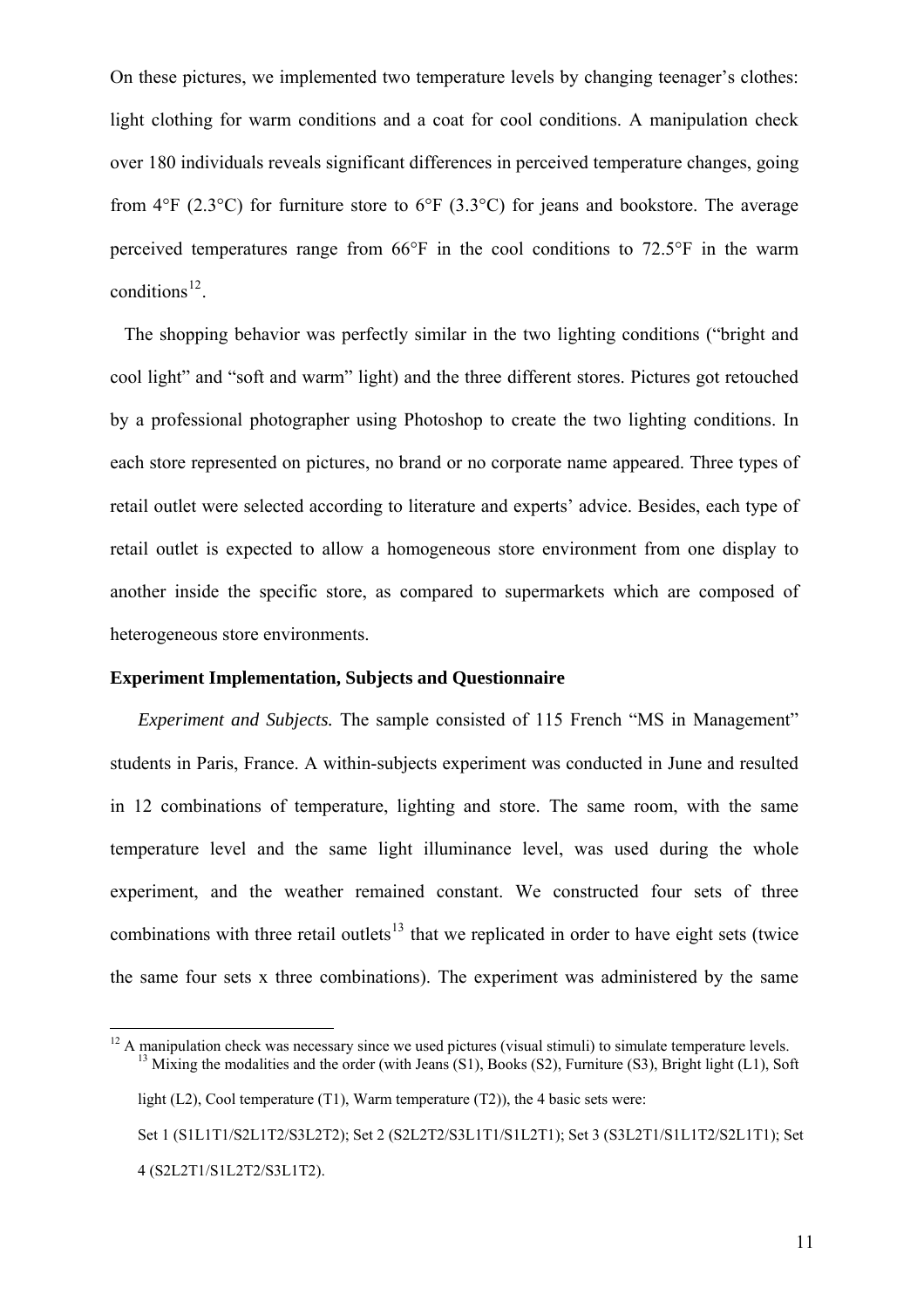researcher to groups of eight subjects at a time. In each group, subjects were randomly assigned to one of the eight sets. Each respondent had to figure himself in the shopping situation. For each photograph, that is each retail outlet with a light/temperature combination, we submitted a questionnaire about the store environment evaluation, the store positioning and the product quality perceptions. The final sample was composed of 110 subjects: 63 females and 47 males. 330 questionnaires were validated, which made 27 or 28 subjects for each combination.

*Questionnaire Construction.* The questionnaire construction was based on Fisher's scale (1974) and Spangenberg et al. (1996) research. The first list was supplemented with items suggested by 12 individuals from the same population as the respondents. They were asked to write a list of items describing a store environment to guarantee the semantic saturation. Then, one expert in lighting, one expert in thermal comfort and one expert in marketing were also asked to complete and to validate this list and avoid redundant items. The final list was composed of 21 non-redundant items. Evaluation of store environment was measured using the seven-point "Judgments of Environmental Quality Scale" (Stimulatingboring; motivating-unmotivating; comfortable-uncomfortable; cheerful-depressing; positive-negative; attractive-unattractive; lively-unlively; good-bad; bright-dull; pleasantunpleasant; relaxed-tense; colorful-drab) (Fisher 1974). Four seven-point items have completed the Fisher's (1974) scale according to their relevance to our stimuli (cold welcome-warm welcome; friendly-unfriendly; unstressful-stressful, intimate-impersonal), following interviews with experts. Evaluation of store positioning was measured using four seven-point scales (Spacious-cramped (Durak et al. 2007; Manav 2007); well orderedunordered (Expert); upmarket-downmarket (Expert); outdated-modern (Bellizzi, Crowley and Hasty 1983). Product evaluation was assessed using a seven-point scale (Low/High Quality) (Spangenberg et al. 1996).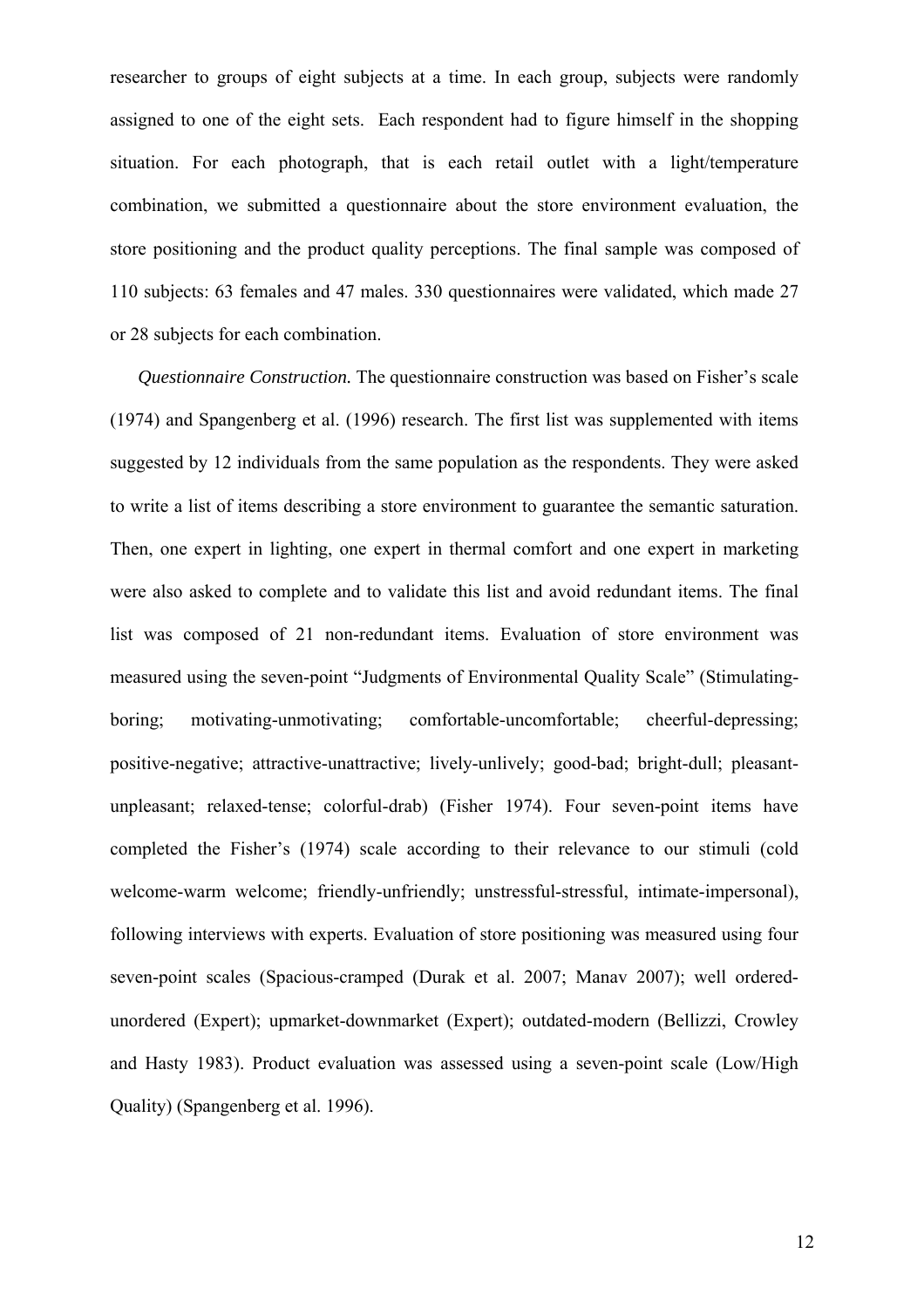## **DATA ANALYSIS AND RESULTS**

#### **Store Evaluations**

To examine the existence of distinct components within the subject's responses to the

stimuli, a principal component analysis using Varimax rotation was conducted (table 1).

## **TABLE 1**

#### FACTORS OF STORE EVALUATIONS

#### (LOADINGS, COMMUNALITY AND ALPHA-VARIMAX ROTATION)

| Items                        | Stimulation       | Upmarket<br>Positioning | Relaxation        | Communality |
|------------------------------|-------------------|-------------------------|-------------------|-------------|
| Cheerful                     | .791              | .170                    | .143              | .674        |
| Stimulating                  | .772              | .157                    | .132              | .638        |
| Attractive                   | .771              | .273                    | .328              | .777        |
| Positive                     | .732              | .237                    | .298              | .681        |
| Lively                       | .714              | $-.004$                 | .095              | .519        |
| Motivating                   | .698              | .183                    | .119              | .535        |
| Colorful*                    | .661              | .026                    | .225              | .488        |
| Upmarket                     | .257              | .805                    | .063              | .718        |
| Modern                       | .378              | .740                    | $-.035$           | .692        |
| Spaciousness                 | .190              | .708                    | .175              | .568        |
| Well ordered*                | $-180$            | .609                    | .256              | .470        |
| Relaxed                      | .224              | .266                    | .777              | .725        |
| Unstressful                  | .296              | .075                    | .753              | .661        |
| Intimate*                    | .154              | .068                    | .656              | .459        |
| Cronbach's<br>alpha (factor) | $\alpha$ 1 = .886 | $\alpha$ 2 = .747       | $\alpha$ 3 = .659 |             |
| Cronbach's alpha<br>(scale)  | $\alpha = .880$   |                         |                   |             |

\* We have decided to keep: colorful, well ordered and intimate (communality  $> .45$ ) according to their conceptual interest (Rossiter 2002) in reference with previous research (Spangenberg et al. 1996; Carr and Dabbs 1974; Durak et al. 2007).

Three main factors of store evaluation emerged from the analysis: an "activation or

stimulative" dimension, in the sense of a lively environment (Russell and Pratt 1980), which combines arousal (stimulating, motivating, lively and colorful) and pleasure (attractive, positive and cheerful) evaluations; an "upmarket positioning" dimension and a "relaxation" dimension (Russell and Pratt 1980) of store evaluation which is composed of relaxed, unstressful and intimate items. The three factors explain 61.5% of the total variance in 14 variables. The eliminated variables loaded poorly on the retained factors, and no additional factor emerged by including these variables.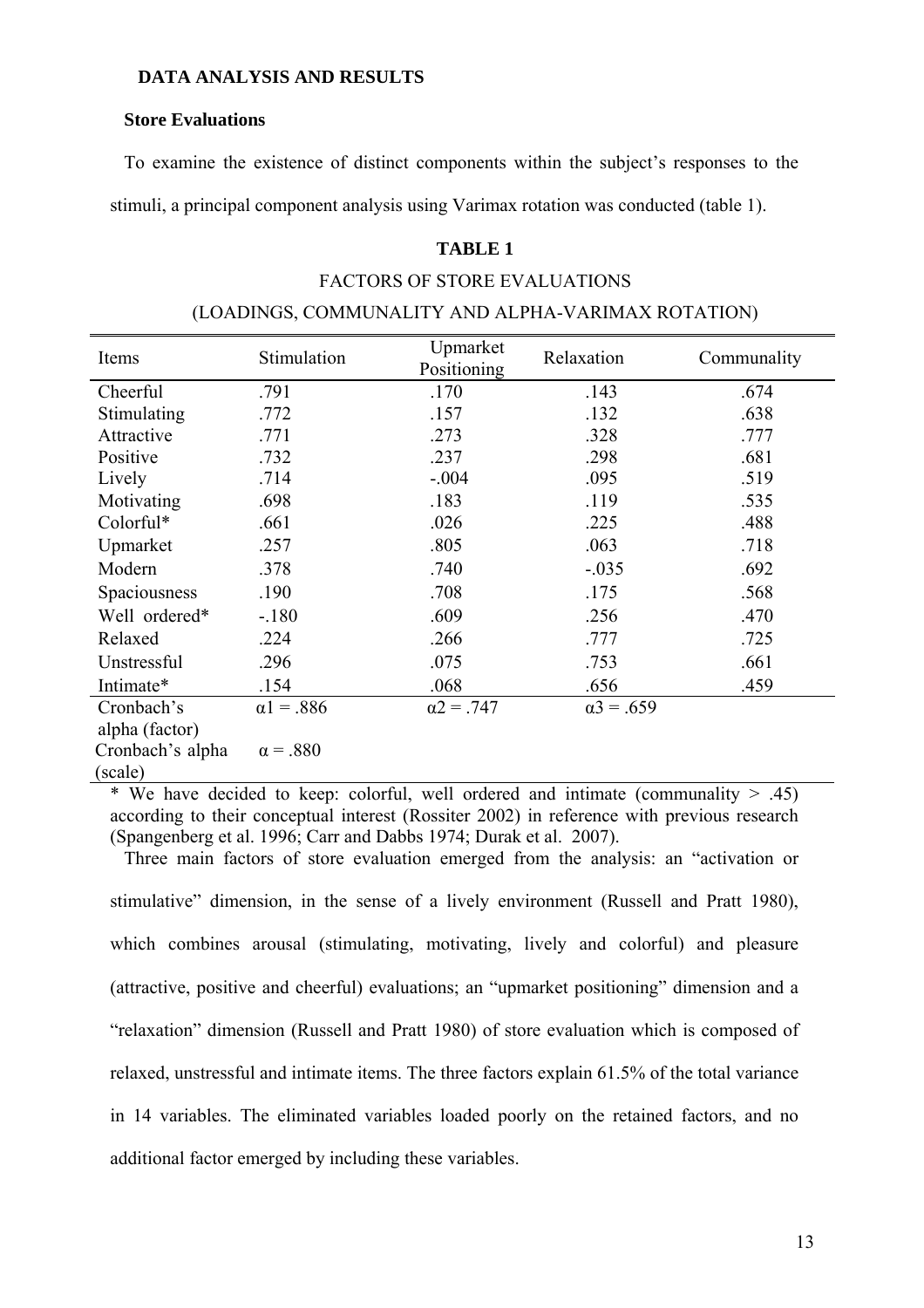## **Effects of Light Illuminance, Perceived Temperature and Type of retail outlet**

The effects of light, perceived temperature and type of retail outlet on "stimulation", "upmarket positioning" and "relaxation" are tested (table 2), using MANOVA; the Levene's test for equality of variances is not significant (*p* > .05 for each factor).

## **TABLE 2**

# EFFECTS OF LIGHT AND TEMPERATURE ON STORE EVALUATIONS: STIMULATIVE, UPMARKET POSITIONING AND RELAXATION DIMENSIONS

| Stimuli                                                                                        | Factors              | $\boldsymbol{F}$ | $\boldsymbol{P}$ |  |  |
|------------------------------------------------------------------------------------------------|----------------------|------------------|------------------|--|--|
| Light                                                                                          | Stimulation          | 48.50            | .000             |  |  |
|                                                                                                | Upmarket positioning | 5.31             | .022             |  |  |
|                                                                                                | Relaxation           | 0.78             | .379             |  |  |
| Temperature                                                                                    | Stimulation          | 8.06             | .005             |  |  |
|                                                                                                | Upmarket positioning | 0.20             | .658             |  |  |
|                                                                                                | Relaxation           | 0.97             | .326             |  |  |
| Type of retail outlet                                                                          | Stimulation          | 20.87            | .000             |  |  |
|                                                                                                | Upmarket positioning | 88.80            | .000             |  |  |
|                                                                                                | Relaxation           | 13.55            | .000             |  |  |
| Temperature * Light                                                                            | Stimulation          | 4.86             | .028             |  |  |
|                                                                                                | Upmarket positioning | 7.77             | .006             |  |  |
|                                                                                                | Relaxation           | 0.56             | .453             |  |  |
| Temperature * Type of                                                                          | Stimulation          | 0.75             | .474             |  |  |
| retail outlet                                                                                  | Upmarket positioning | 3.75             | .025             |  |  |
|                                                                                                | Relaxation           | 2.08             | .127             |  |  |
| Light * Type of retail                                                                         | Stimulation          | 18.23            | .000             |  |  |
| outlet                                                                                         | Upmarket positioning | 2.05             | .130             |  |  |
|                                                                                                | Relaxation           | 0.11             | .897             |  |  |
| Temperature * Light *                                                                          | Stimulation          | 0.48             | .619             |  |  |
| Type of retail outlet                                                                          | Upmarket positioning | 0.459            | .632             |  |  |
|                                                                                                | Relaxation           | 0.547            | .579             |  |  |
| A "bright and cool" light influences the "stimulative" evaluation ( $F = 48.50$ ; $p < .001$ ) |                      |                  |                  |  |  |

of a store environment. This result strongly supports Proposition 1 and confirms the stimulation dimension of a store environment in conditions of bright light, consistent with Areni and Kim (1994), Kumari and Venkatramaiah (1974), Mehrabian (1976), and Summers and Hebert (2001) suggestions, and with the founding research on internal responses (Mehrabian and Russell 1974). A "soft and warm" light has a significant effect on the "upmarket positioning" dimension  $(F = 5.31; p < .05)$  and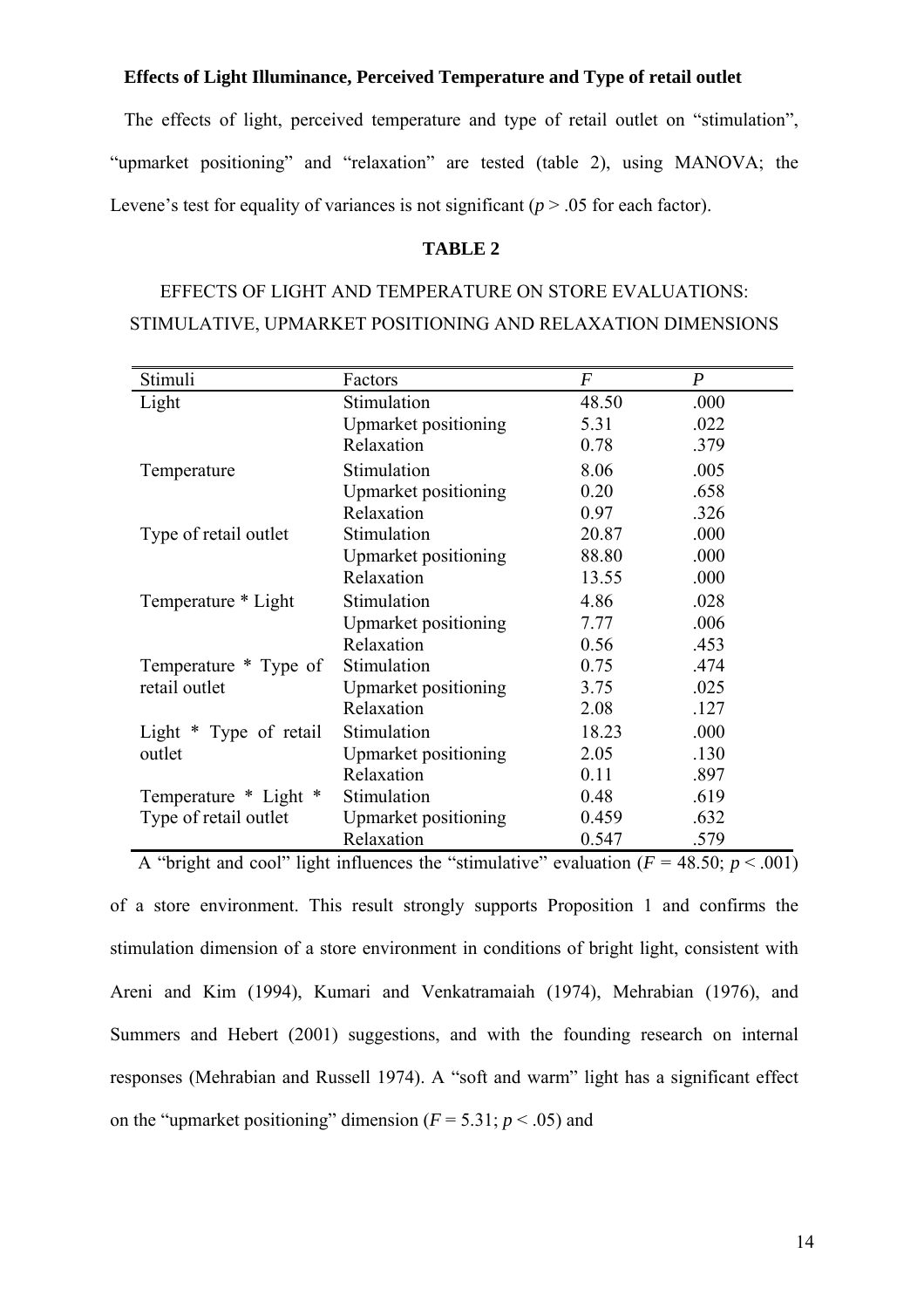seems inconsistent with Proposition 2. Actually, a "soft and warm" light has a significant positive impact on the upmarket item but no effect on the modern, spacious and wellordered items. Further research is needed about these sub-dimensions. As expected, there is no significant effect of the light level upon the "relaxation" dimension perceived by subjects and a "soft and warm" light is positively related to the intimacy item. This indicates that Proposition 3 makes sense. There is a significant interaction effect of "lighting x type of retail outlet" on evaluation of the "stimulative" dimension of store environment such as suggested in Proposition 4 (figure 1). A "bright and cool" light in stores with no product physical involvement such as furniture and bookstores enhances a stimulative evaluation of store environment  $(F = 8.06; p < .05)$ . Our research has focused on the range of thermal comfort, such as determined by previous research. A perceived warm temperature within this range has a positive effect on the "stimulation" factor  $(F = 18.23; p < .001)$ , which supports Proposition  $5^{14}$  $5^{14}$  $5^{14}$ . It has no influence on the "relaxation" dimension but on the intimate item. There is a type of retail outlet effect. The furniture store, which is the most spacious, is perceived as less warm than the others, according to the manipulation check. This result supports Proposition 6. The interaction effect (temperature x type of retail outlet) has a significant impact on the upmarket factor (*F*  $= 3.75$ ;  $p < .05$ ), consistently with Proposition 7 (figure 1). We can also point out that lighting has a significant effect on "upmarket positioning" while temperature has not, consistently with Proposition 8 which suggested that cognitive evaluation of a store would be more influenced by lighting than by temperature. And the "temperature x light" interaction has a significant effect on the evaluation of the "stimulative" factor ( $F = 4.86$ ;  $p < .05$ ) and the upmarket positioning ( $F = 7.77$ ;  $p < .05$ ) (figure 1). This interaction effect

<span id="page-14-0"></span><sup>&</sup>lt;sup>14</sup> Univariate analysis of variance also shows that "warm temperature" has a nearly significant positive impact ( $p = 0.058$ ) on perception of a good environment. No other significant result appears with other eliminated items.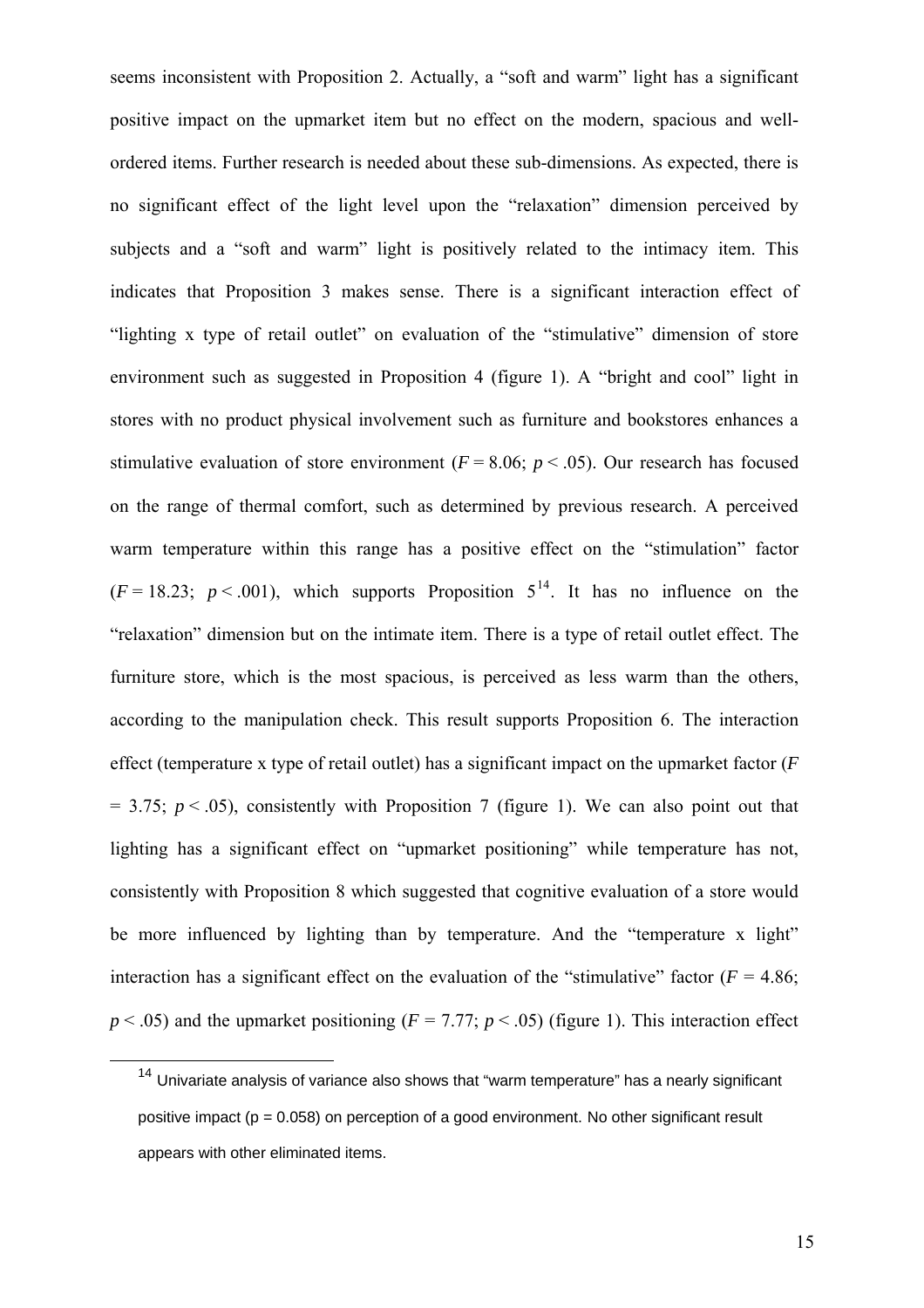provides evidence supporting Proposition 9. Finally, the type of retail outlet influences the three dimensions  $(p < .001)$  emerged from the factor analysis. Consumers perceive the store atmosphere as more relaxing and more stimulating in furniture and bookstores (vs clothing). This could be explained by the "low physical involvement" of furniture and books. Moreover, subjects have considered furniture and clothing stores more upmarket positioned than the bookstore, probably because furniture and clothes are more expensive and show more space than does the bookstore.

#### **FIGURE 1**

# INTERACTION EFFECTS OF LIGHT, TEMPERATURE AND TYPE OF RETAIL OUTLET ON STIMULATIVE AND UPMARKET POSITIONING DIMENSIONS

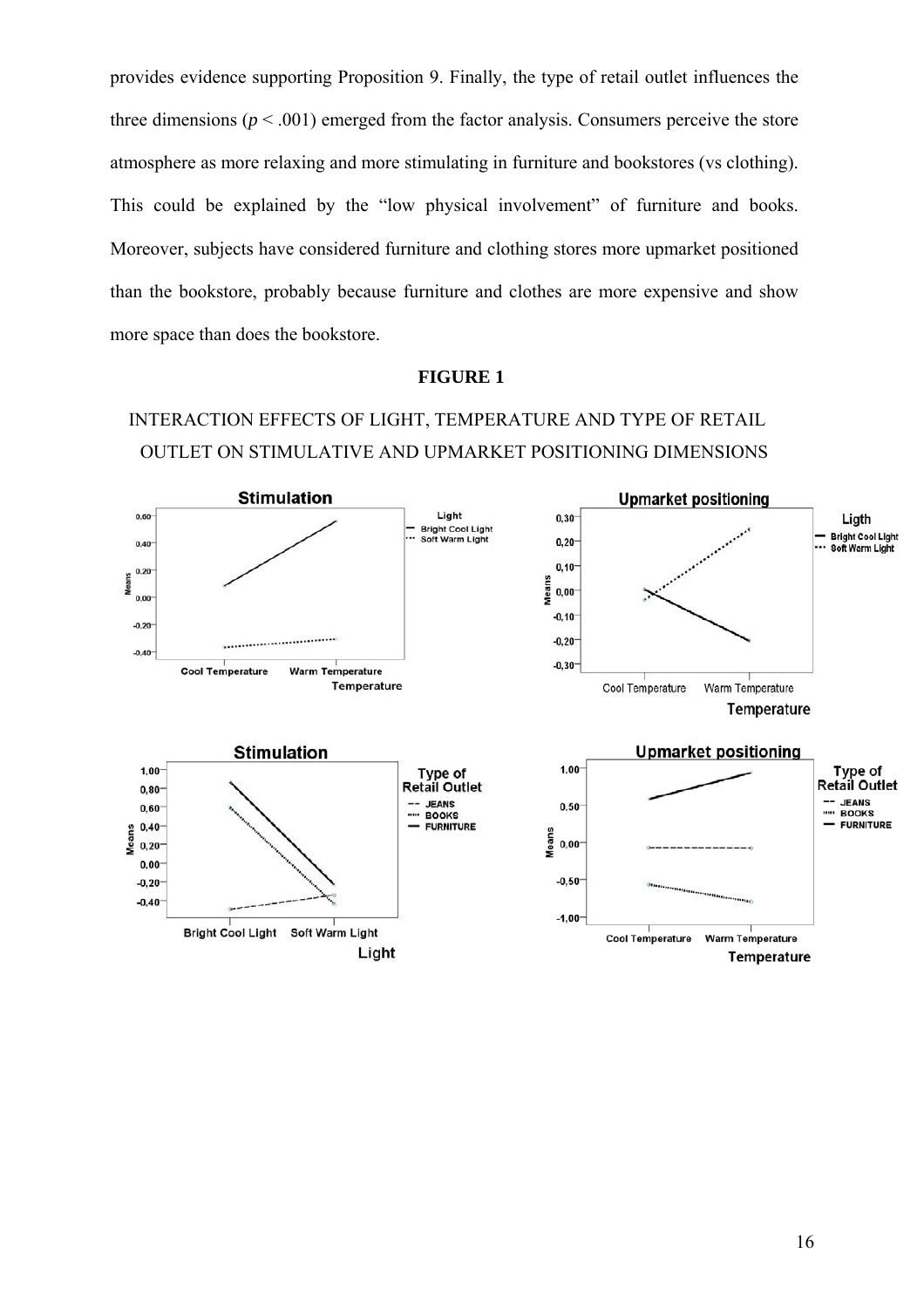#### **DISCUSSION AND CONCLUDING REMARKS**

The systematic impact of light intensity, perceived temperature level, type of retail outlet, and lighting x temperature upon the store evaluation on the "stimulative" factor is one of the main results of this exploratory study. In addition, almost all propositions based on ergonomics and environmental psychology prove well-founded in a store evaluation context. Interestingly enough, even if the upmarket positioning results did not match the propositions exactly, it clearly appears that upmarket positioning is influenced by light intensity, type of retail outlet and temperature x light and temperature x type of retail outlet interactions. As for relaxation, light intensity has an impact upon intimacy perception but not on relaxation. Experiments with wall washing effects would seem useful, following Manav suggestions in ergonomics (2007).

An important element in this exploratory research is the relevance of experiments with simulated temperature levels via pictures, with controlled indicators: winter or summer clothes at a given activity level like recommended by Fanger (1970). Perceived temperature becomes a controllable variable, which has been shown to influence store perceptions. A perceived temperature higher than an actual temperature has high energy savings implications. Another contribution of this research is the range of modalities studied. Even though previous marketing research has focused on illumination or supplemental lighting, practitioners have pointed out the role of Correlated Color Temperature of lighting on the individual's perception. We therefore focused on pleasing modalities of illuminance level, which had not been done before. We also concentrated on the range of comfort. A warmer perceived temperature within comfort range is preferred by respondents. This is consistent with prior studies. Perceived warmness influences the stimulation dimension and the intimacy item of the relaxation factor.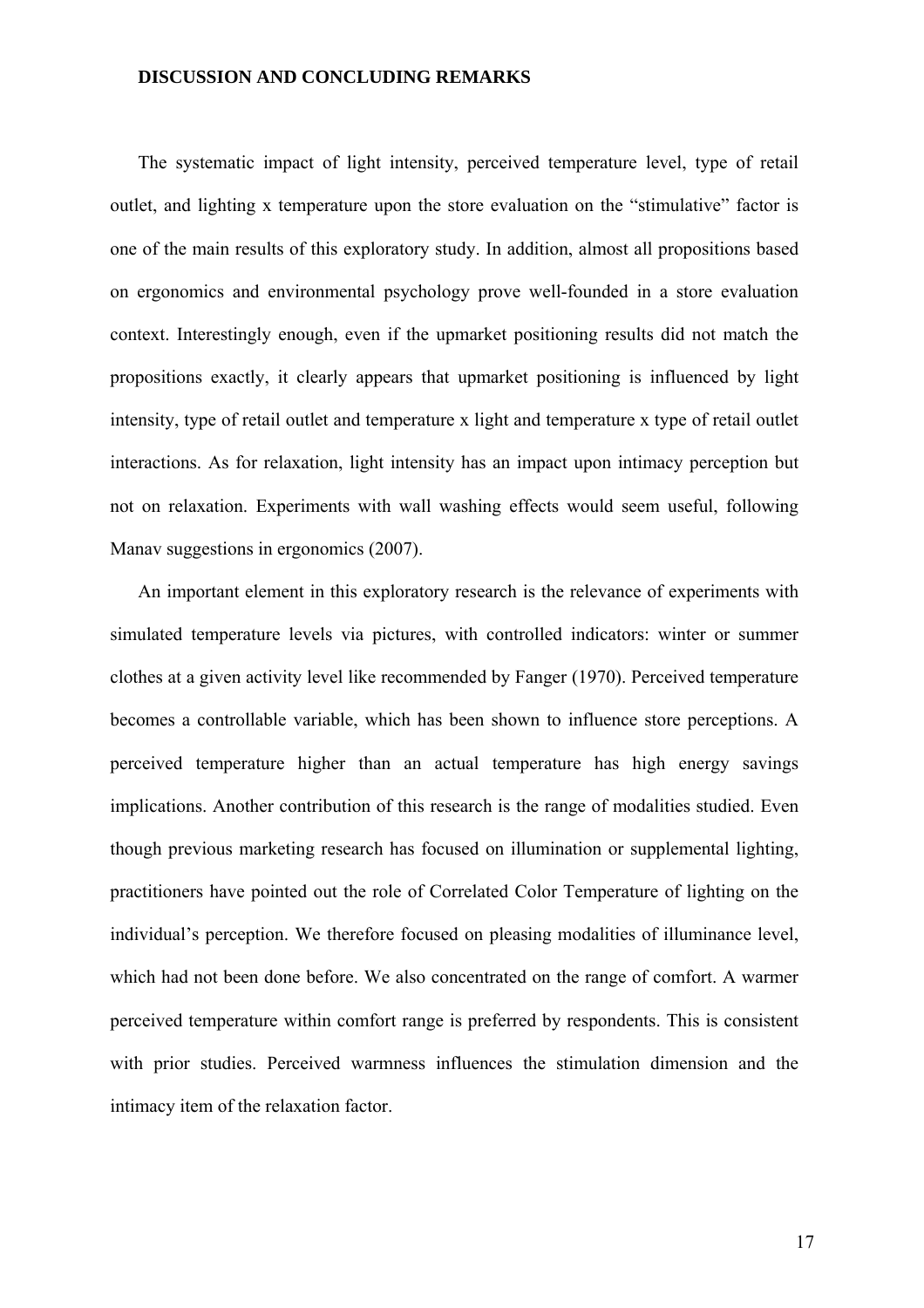This is the first research on lighting and perceived temperature effects on evaluations of store environment and positioning conducted under controlled conditions. It provides strong enough evidence supporting ergonomic and environmental psychology research to pursue further research in real and controlled settings. This should be done with actual and purported (or perceived) temperature levels.

 A limit of this research, as is true of most of the environmental psychology studies, is that we test for effects under a limited set of conditions. Changing the level of any one of the factors (lighting or temperature) is likely to alter the effects of the others. Replicating this research with other levels, and in particular in unpleasant conditions, would be useful in terms of external validity and theory development. Extending the work to look at avoidance behavior rather than simply pleasing perceptions would also respond to managers' concerns when they do not want consumers to linger in some environments.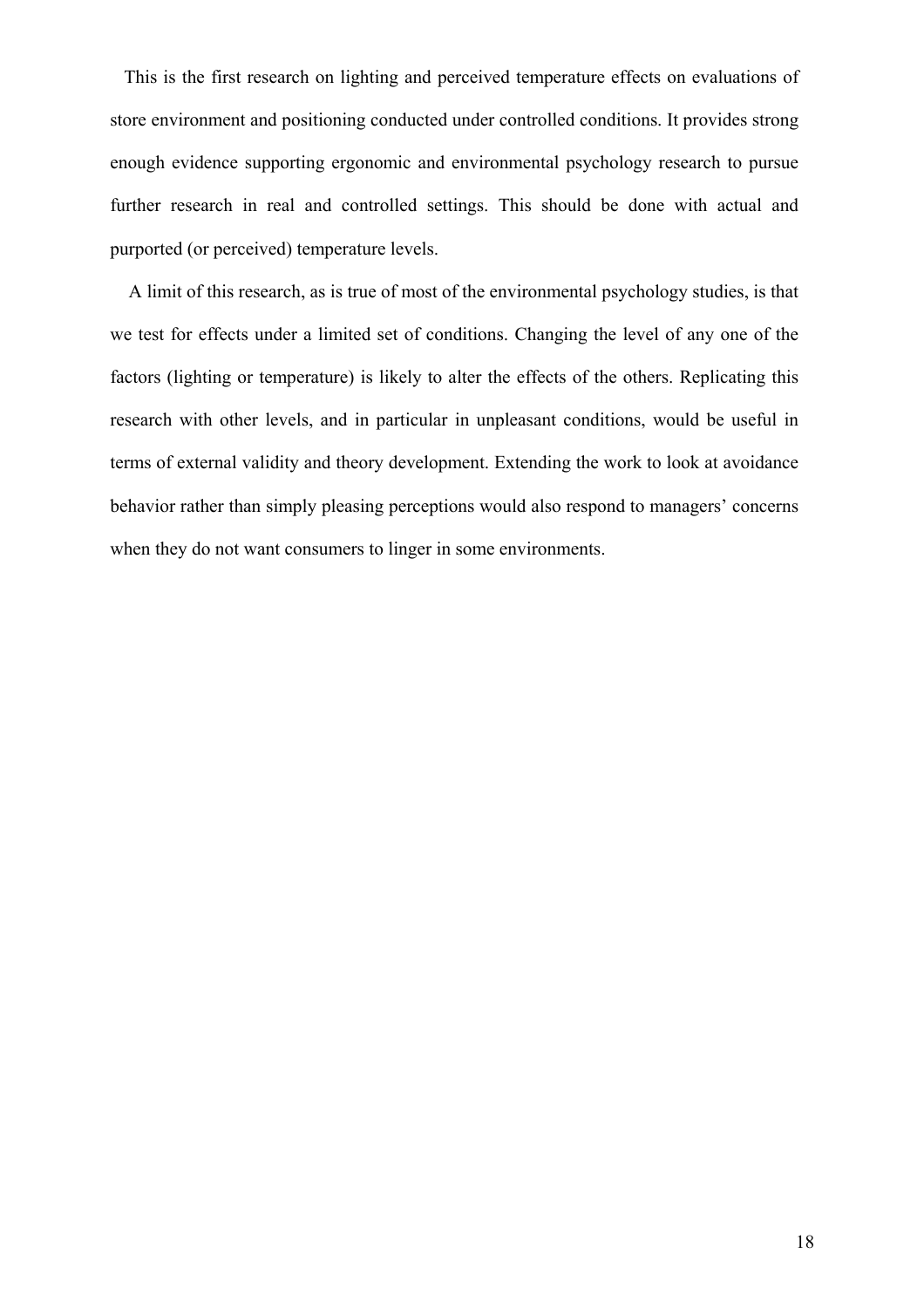#### **REFERENCES**

- Anderson, Craig A. (1989), "Temperature and Aggression: Ubiquitous Effects of Heat on Occurrence of Human Violence," *Psychological Bulletin*, 106 (July), 74-96.
- Areni, Charles S. and David Kim (1994), "The Influence of In-Store Lighting on Consumers' Examination of Merchandise in a Wine Store," *International Journal of Research in Marketing*, 11 (March), 117-25.
- Baker, Julie and Michaelle Cameron (1996), "The Effects of the Service Environment on Affect and Consumer Perception of Waiting Time: An Integrative Review and Research Propositions," *Journal of the Academy of Marketing Science*, 24 (September), 338-49.
- Bakini Driss, Fatma E., Hajer Ben Lallouna Hafsia, and Mustapha Zghal (2008), "L'Impact d'un Eclairage Additionnel dans un Point de Vente sur les Réactions Comportementales des Consommateurs," *La Revue des Sciences de Gestion*, Direction et Gestion, 229 (Janvier-Février), 41-9.
- Baron, Robert A. (1990), "Lighting as a Source of Positive Affect," *Progressive Architecture,*  71 (November), 123-24.
- Bell, Paul A. and Robert A. Baron (1977), "Aggression and Ambient Temperature: The Facilitating and Inhibiting Effects of Hot and Cold Environments," *Bulletin of the Psychonomic Society,* 9 (6), 443-45.
- Bellizzi, Joseph A., Ayn E. Crowley, and Ronald W. Hasty (1983), "The Effects of Color in Store Design," *Journal of Retailing,* 59 (Spring), 23-45.
- Biner, Paul M., Darrell L. Butler, Ann R. Fisher, and Amy J. Westergren (1989), "An Arousal Optimization Model of Lighting Level Preferences: An Interaction of Social Situation and Task Demands," *Environment and Behavior*, 21 (January), 3-16.
- Bitner, Mary Jo (1992), "Servicescapes: The Impact of Physical Surroundings on Customers and Employees," *Journal of Marketing*, 56 (April), 57-71.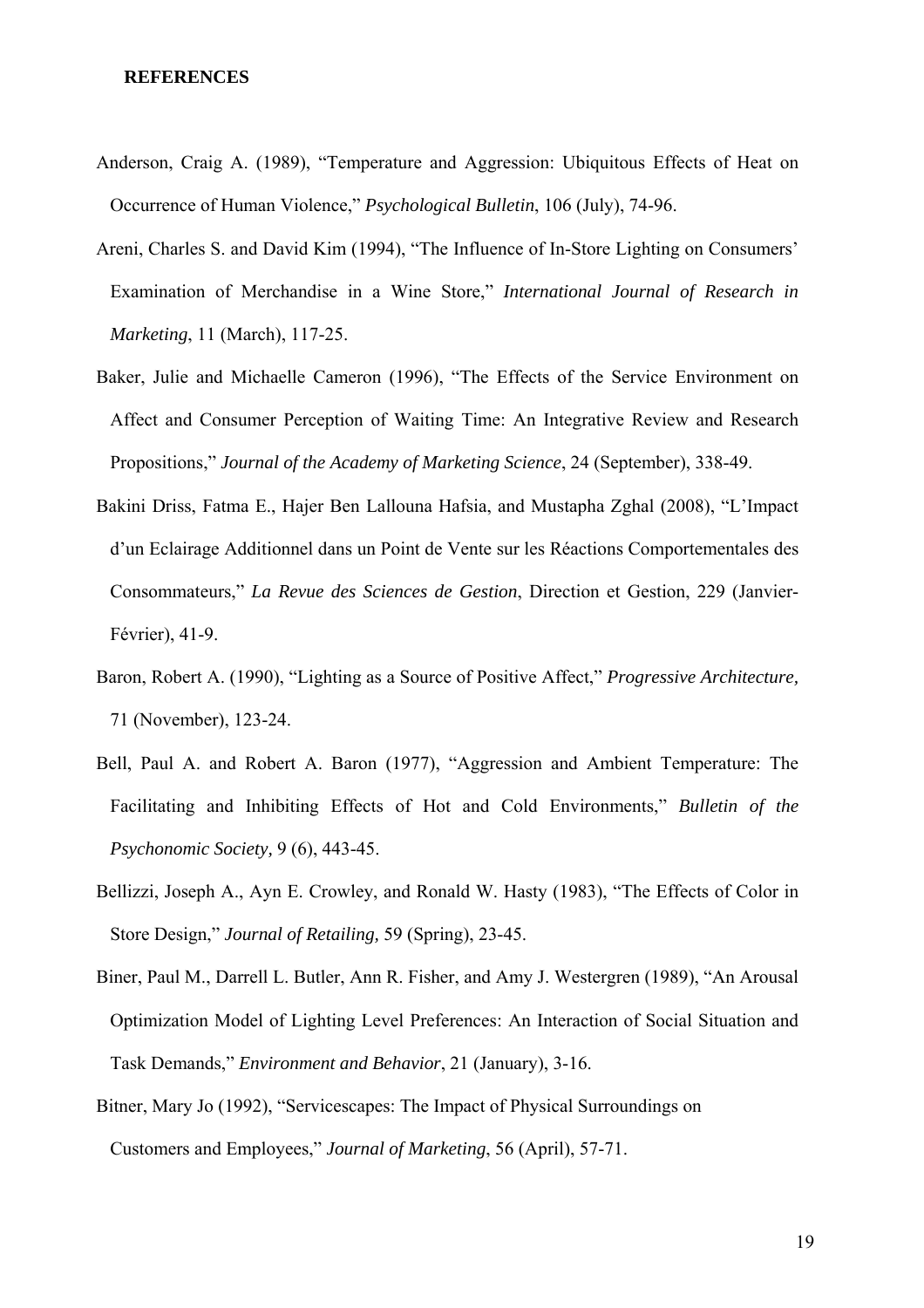- Carr, Suzanne J. and James M. Dabbs Jr. (1974), "The Effects of Lighting, Distance and Intimacy of Topic on Verbal and Visual Behavior," *Sociometry*, 37 (December), 592-600.
- Crowley, Ayn E. (1993), "The Two-Dimensional Impact of Color on Shopping," *Marketing Letters,* 4 (January), 59-69.
- Donovan, Robert J. and John R. Rossiter (1982), "Store Atmosphere: an Environmental Psychology Approach," *Journal of Retailing*, 58 (Spring), 34-57.
- Durak, Ayse, Nilgün C. Olguntürk, Cengiz Yener, Dilek Güvenç, and Yusuf Gürçiunar (2007), "Impact of Lighting Arrangements and Illuminances on Different Impressions of a Room, "*Building and Environment*, 42 (October), 3476-482.
- Fanger, Ole (1970), *Thermal Comfort Analysis and Applications in Environmental Engineering*, Copenhagen, Danish Technical Press.
- Fisher, Jeffrey D. (1974), "Situation-Specific Variables as Determinants of Perceived Environmental Aesthetic Quality and Perceived Crowdedness," *Journal of Research in Personality*, 8 (August), 177-88.
- Griffitt, William and Russell Veitch (1971), "Hot and Crowded: Influences of Population Density and Temperature on Interpersonal Affective Behaviour," *Journal of Personality and Social Psychology*, 17 (January), 92-8.
- Guttman Sharon E., Lee A. Gilroy, and Randolph Blake (2005), "Hearing What the Eyes See: Auditory Encoding of Visual Temporal Sequences," *Psychological Science*, 16 (March), 228-35.
- Humphreys, Michael A. and Mary Hancock (2007), "Do People Like to Feel 'Neutral'? Exploring the Variation of the Desired Thermal Sensation on the ASHRAE Scale," *Energy and Building*, 39 (July), 867-74.
- Kruithof, Arie A. (1941), "Tubular Luminescence Lamps for General Illumination," *Philips Technical Review*, 6, 65-96.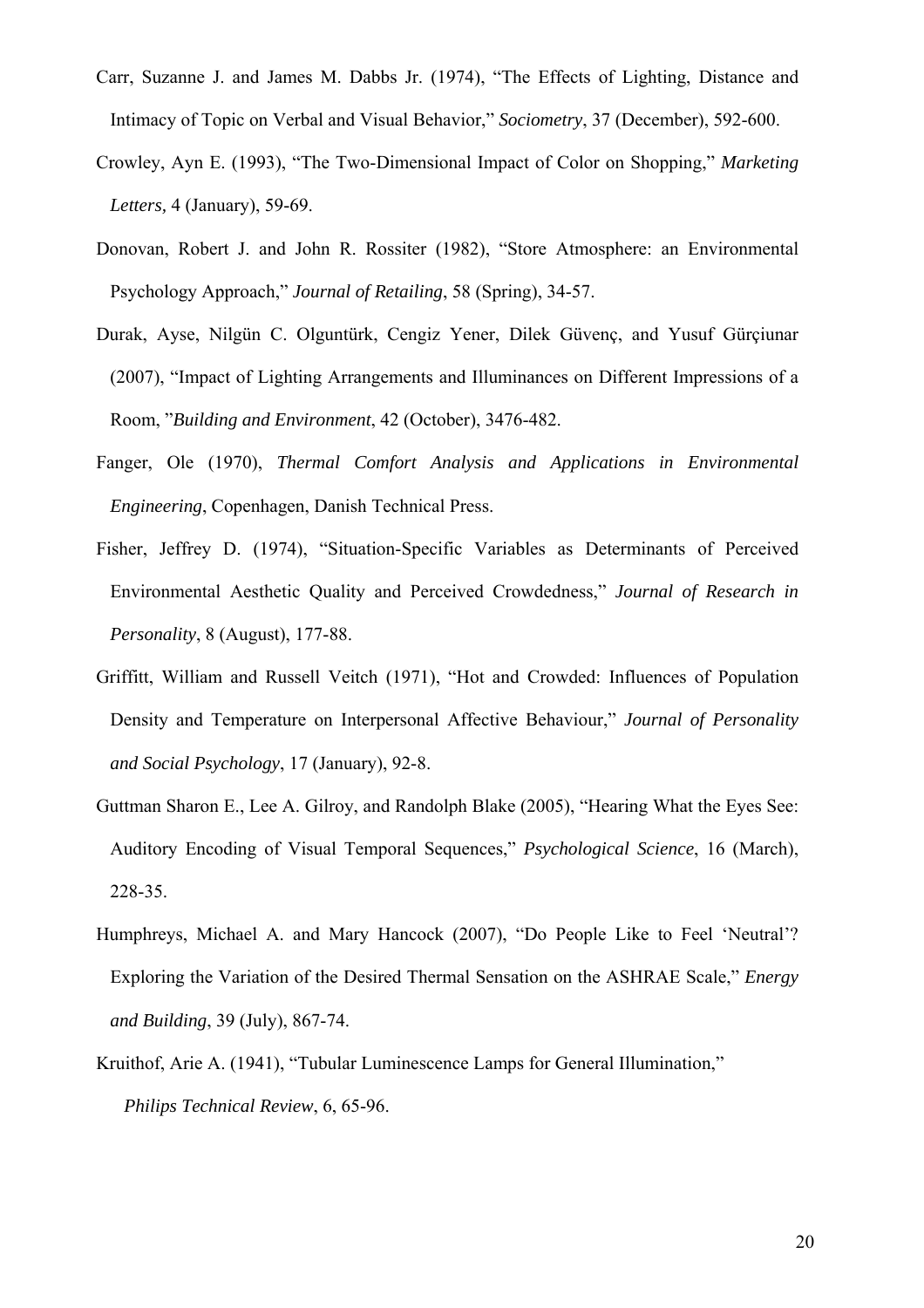- Kumari, Bharathi K. and S.R. Venkatramaiah (1974), "Effects of Anxiety on Closure Effect Disappearance Threshold (Brain Blood Shift Gradient)," *Indian Journal of Clinical Psychology*, 1, 114-20.
- Lam, Raymond W. (1998), *Seasonal Affective Disorder and Beyond: Light Treatment for SAD and non SAD Conditions*, Washington D.C, American Psychiatric Press.
- Lemoine, Jean-François (2002), "Perception de l'Atmosphère du Point de Vente et Réactions Comportementales et Emotionnelles du Consommateur," *Actes du 5ème Colloque Etienne Thil, Université de La Rochelle*, CD-ROM.
- Manav, Banu (2007), "An Experimental Study on the Appraisal of the Visual Environment at Offices in Relation to Colour Temperature and Illuminance," *Building and environment*, 42 (February), 979-83.
- Manav, Banu and Cengis Yener (1999), "Effects of Different Lighting Arrangements on Space Perception," *Architectural Science Review,* 42 (March), 43-8.
- Mehrabian, Albert (1976), *Public Spaces and Private Spaces: The Psychology of Work, Play, and Living Environments*, New York: Basic Books.
- Mehrabian, Albert and James A. Russell (1974), *An Approach to Environmental Psychology*, Cambridge MA: MIT Press.
- Petit, Cécile, Edouard Siekierski, and Thierry Lageat (2003), "Du Confort Thermique à la Caractérisation Sensorielle des Ambiances," *Revue Française du Marketing*, 194, 29-47.
- Rohles, Frederick H. Jr (2007), "Temperature and Temperament: A Psychologist Looks at Comfort," *ASHRAE Journal*, 49 (February), 14-22.
- Rosenthal, Norman E. (2005), *Winter Blues*, New York, Guilford Press.
- Rossiter, John R. (2002), "The C-OAR-SE Procedure for Scale Development in Marketing," *International Journal of Research in Marketing*, 19 (December), 305-35.
- Roullet, Bernard (2006), "Comment Gérer les Couleurs et les Lumières ?," in *Le Marketing Sensoriel du Point de Vente*, ed. Sophie Rieunier, Paris, Dunod, 133-68.